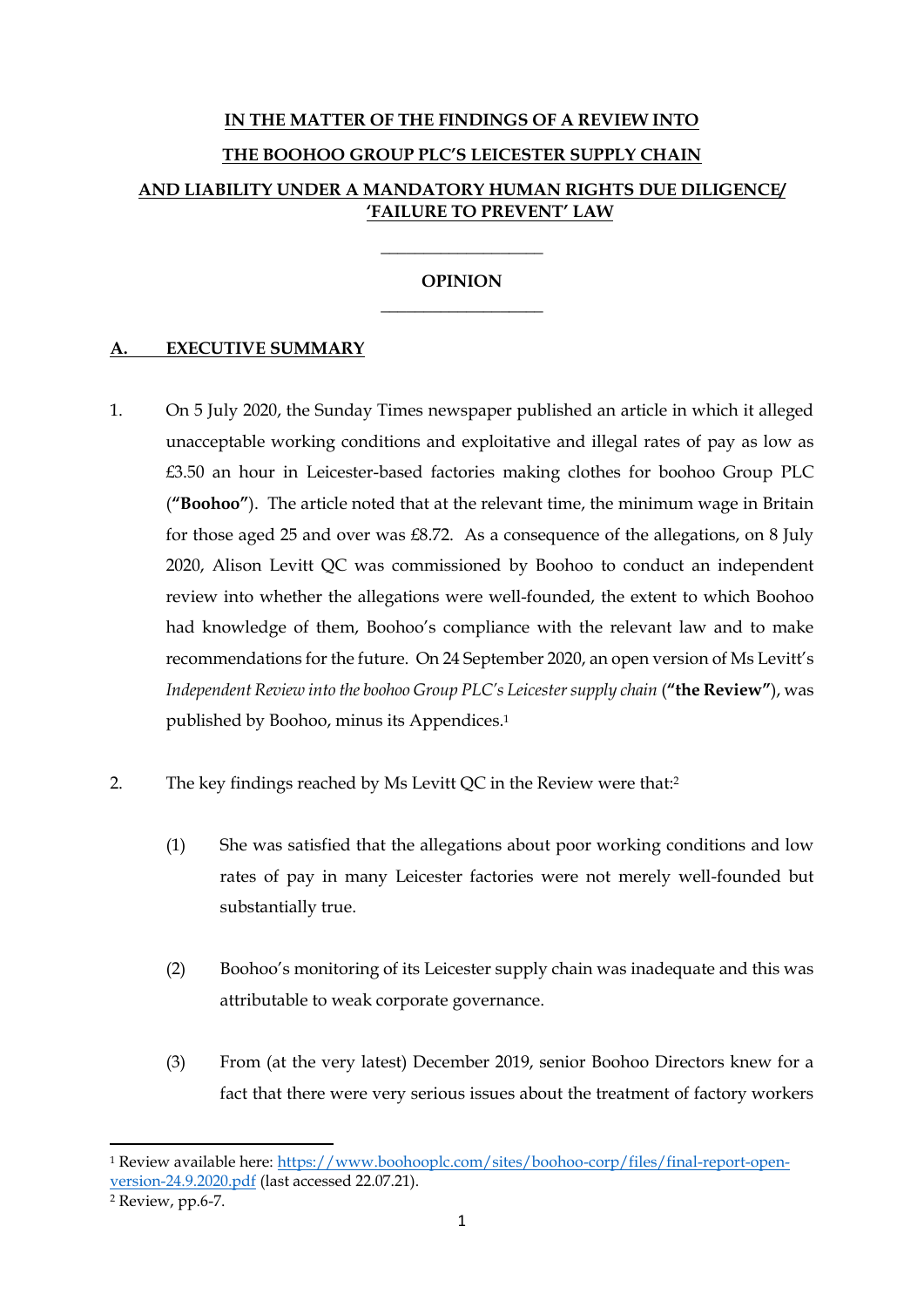in Leicester and whilst Boohoo put into place a programme intended to remedy this, it did not move quickly enough.

- (4) Boohoo ought to have appreciated the serious risks created by 'lockdown' in relation to potential exploitation of the workforce of the Leicester factories. It capitalised on the commercial opportunities offered by lockdown and believed that it was supporting Leicester factories by not cancelling orders, but took no responsibility for the consequences for those who made the clothes they sold.
- (5) There was no evidence that the company itself or its officers had committed any criminal offences.
- 3. Under the heading *"Boohoo's liability in criminal law for the actions of its suppliers and subcontractors", <sup>3</sup>* the Review stated that:

*"There may be evidence of breaches of the United Nations Guiding Principles on Business and Human Rights. In criminal law, a company is generally not liable for the acts of its sub-contractors. However, there may be some statutes which impose liability in particular circumstances. Many of the audits of companies in Boohoo's supply chain have applied the UNGPBH, which is an instrument consisting of 31 principles implementing the "Protect, Respect and Remedy framework on the issue of human rights and transnational corporations and other business enterprises. It has no force of*  law in the UK and thus a breach could not by and of itself amount to the commission of *a criminal offence."*<sup>4</sup>

4. We have been asked by the Corporate Justice Coalition **("CJC")** and the Business and Human Rights Resource Centre **("BHRRC")** to provide an opinion addressing the following question:

> *"Could Boohoo PLC have been found liable for breaches of the UN Guiding Principles of Business and Human Rights ("the Guiding Principles") under mandatory human rights due diligence/UK 'failure to prevent' legislation that instrumentalises the Guiding Principles?"*

5. Our opinion does not of course purport to state whether the allegations made are in fact well-founded but seeks instead to set out our views on the assumption that the

<sup>3</sup> Review, p.197.

<sup>4</sup> Review, pp.197-198.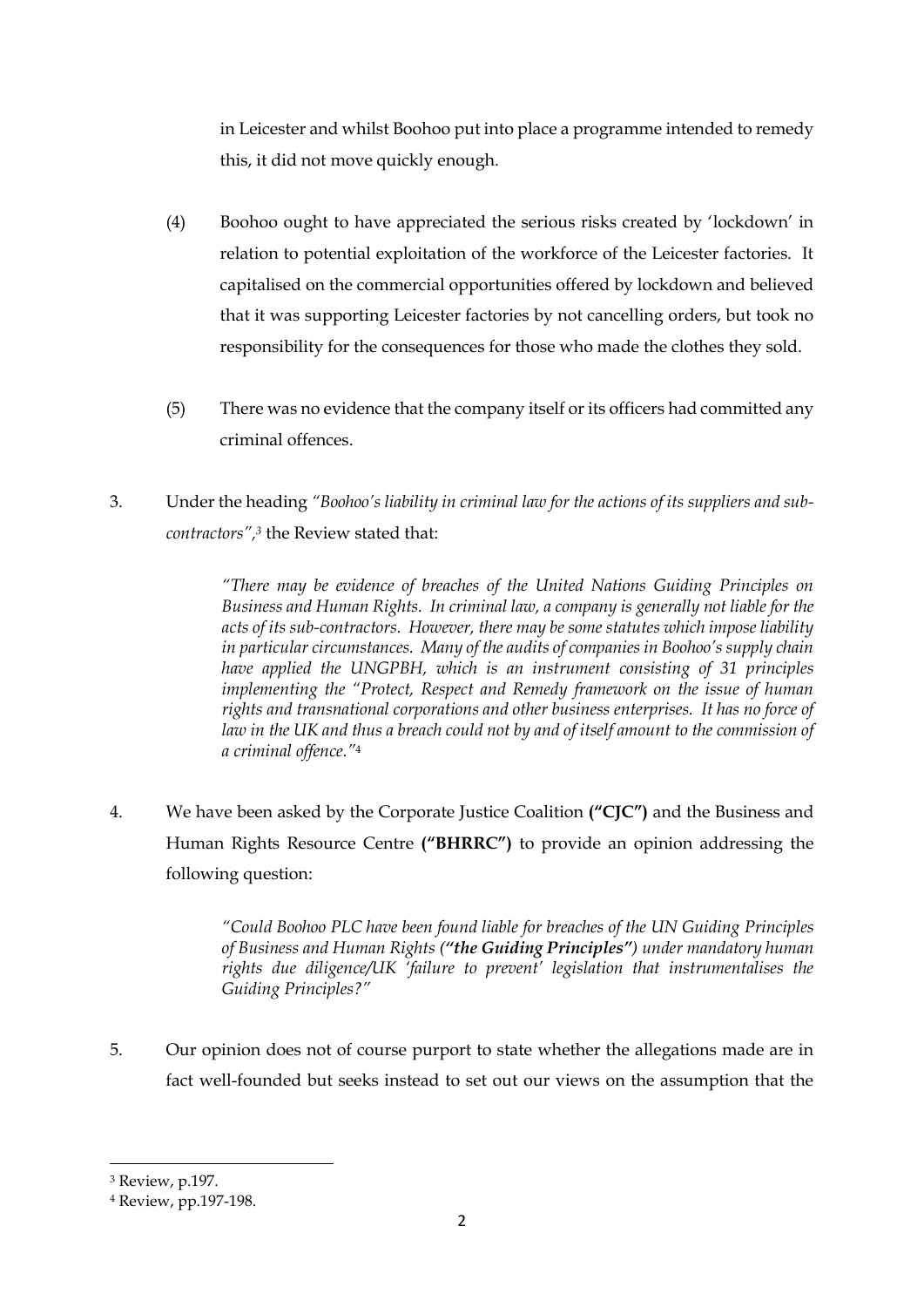allegations and evidence referred to below are justified and substantiated. It adopts the following structure:

- (1) First, we consider the evidence analysed by the Review in relation to allegations of poor working conditions and low rates of pay, Boohoo's business practices, weak corporate governance and inadequate monitoring of the supply chain and Boohoo's state of knowledge in 2019, and we set out the conclusions reached in the review in relation to each of these matters (section B).
- (2) Secondly, we set out the background to and relevant content from the Guiding Principles, including the relevant human rights to which they relate (section C).
- (3) Thirdly, we explain some of the history to the lobby for a mandatory human rights due diligence/'failure to prevent' law in the UK, including CJC's proposals in that regard and a model legal provision (**"the Model Legal Provision"**) developed by the British Institute of International and Comparative law (**"BIICL"**) (section D).
- (4) Fourthly, we consider the question of whether Boohoo could have been found liable for breaches of the Guiding Principles under a mandatory human rights due diligence/'failure to prevent' law in the UK that broadly takes the form of the BIICL Model Legal Provision (section E). In doing so, we consider some of the recommendations of the Review and steps taken to implement those recommendations, and their implications for this question.
- 6. We conclude that based on the evidence considered and conclusions reached in the Review, Boohoo could have been found liable for breaches of the Guiding Principles under mandatory human rights due diligence/UK 'failure to prevent' legislation in the form of the BIICL Model Legal Provision, had such legislation been in place during the relevant period of time (section F). Of course, it is difficult to speculate as to whether Boohoo might have behaved differently had such legislation been in place, but such incentivisation of better practice simply underscores the value of such legislation.

### **B. THE EVIDENCE IN THE REVIEW**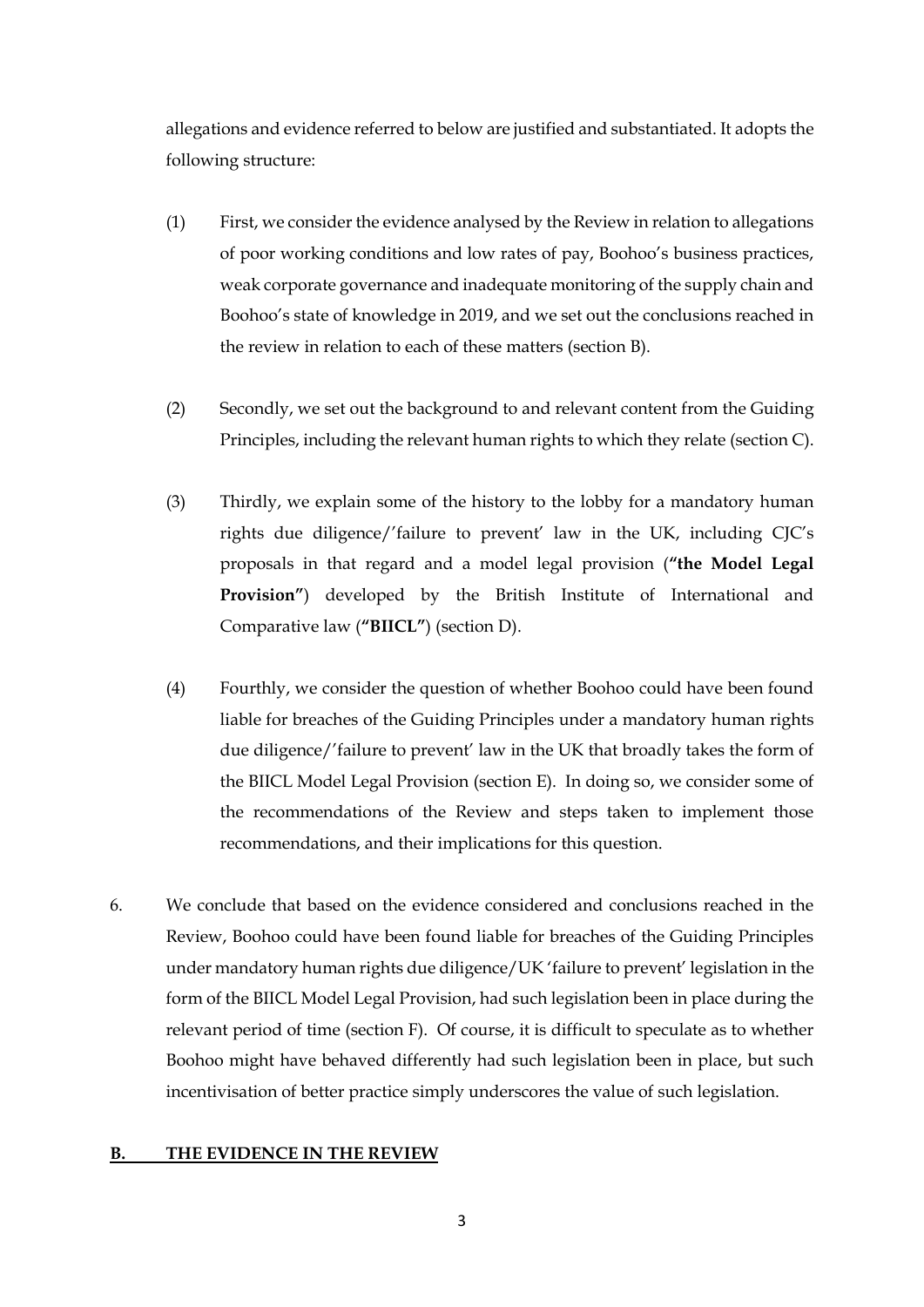7. The bulk of the Review (some 146 of 234 pages) is devoted to a summary of the evidence it considered. This evidence was gathered from a range of sources, including Boohoo itself, responses submitted through a questionnaire on the Review website as part of its public call for evidence, responses from stakeholders consulted by the Review team, consultees and campaign groups, a forensic accountancy firm engaged to assist with the Review and the Review team's own visit to Leicester.

### **Allegations of Poor Working Conditions and Minimum Wage Underpayment**

- 8. The Review considered a range of evidence in relation to the allegations of poor working conditions and pay. This included a document review in relation to a sample of 62 of Boohoo's direct suppliers (described as 'Tier 1') and those to whom its suppliers' sub-contracted (described as 'Tier 2'). This sample drew on a sample audit conducted by an ethical audit company engaged in late 2019 and spot checks conducted by the same company in July and August 2020, responses to the website questionnaire, stakeholders' responses and the Review team's visit to Leicester.
- 9. In relation to poor working conditions, the Review considered:
	- (1) A number of examples from the document review which related to noncompliant health and safety standards (including locked fire doors, buildings in a general state of disrepair and no *"wholesome drinking water"*) *<sup>5</sup>* and COVID-19 controls (including the absence of any risk assessment). <sup>6</sup> Examples included:
		- (a) A visit during the sample audit conducted by the ethical audit company engaged in late 2019 which led its Managing Director to say that the relevant factory *"has the worst conditions that I have seen in the UK and is not safe for workers"*. 7

<sup>5</sup> Review, pp.65-66.

<sup>6</sup> Review, pp.66.

<sup>7</sup> Review, pp.85.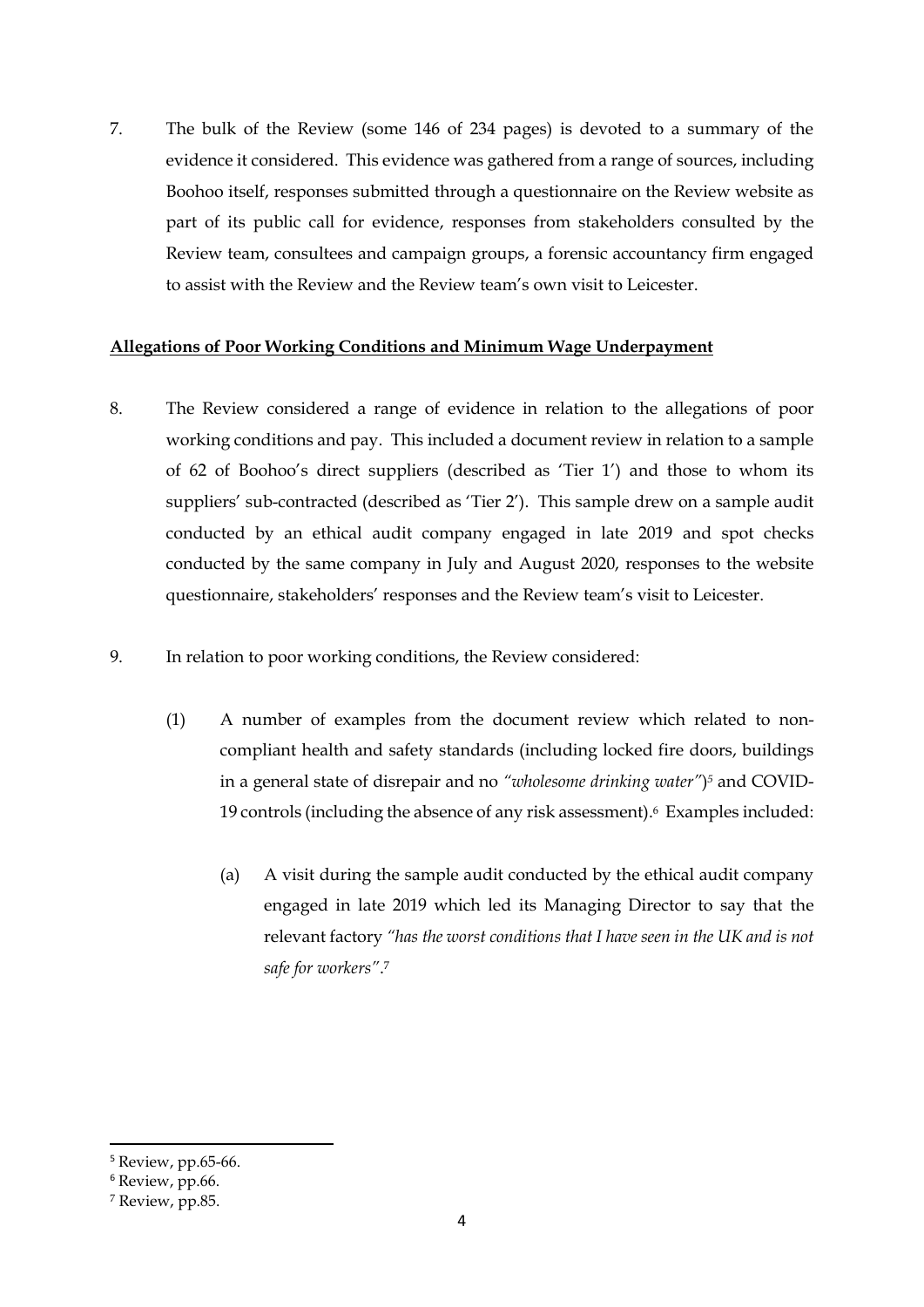- (b) Spot checks by the same ethical audit company in July/August 2020 which found a company with *"too many health and safety issues to report"<sup>8</sup>* amongst other issues.<sup>9</sup>
- (2) Numerous responses submitted through the website which alleged working conditions which were at best unclean and at worst *"appalling",* other responses which alleged unsafe working conditions (including locked fire exists and covered smoke alarms)<sup>10</sup> and a large number which described inadequate or non-existent COVID-19 measures. 11
- (3) The health and safety hazards and locked fire doors the team saw for itself when it visited Leicester. 12
- 10. The Review concluded that *"a significant number of the factories in our sample had unacceptably poor working conditions, which included serious health and safety violations. There is a significant risk of a disaster in the future. I have particular concerns about fire; I have concluded that were a fire to break out in some of the buildings in Leicester it is likely that there would be loss of life"*. 13
- 11. In relation to low rates of pay, the Review considered:
	- (1) A number of examples from the document review which related to noncompliant working hours records, <sup>14</sup> payment practices<sup>15</sup> and minimum wage payment.16 Examples included:
		- (a) Visits during the sample audit conducted by the ethical audit company engaged in late 2019 which identified falsified wage records, no signed

<sup>8</sup> Review, pp.66.

<sup>9</sup> Review, p.79.

<sup>10</sup> Review, p.124.

<sup>11</sup> Review, p.125.

<sup>12</sup> Review, p.184.

<sup>13</sup> Review, p.219.

<sup>14</sup> Review, pp.62-63.

<sup>15</sup> Review, p.63.

<sup>16</sup> Review, pp.64-65.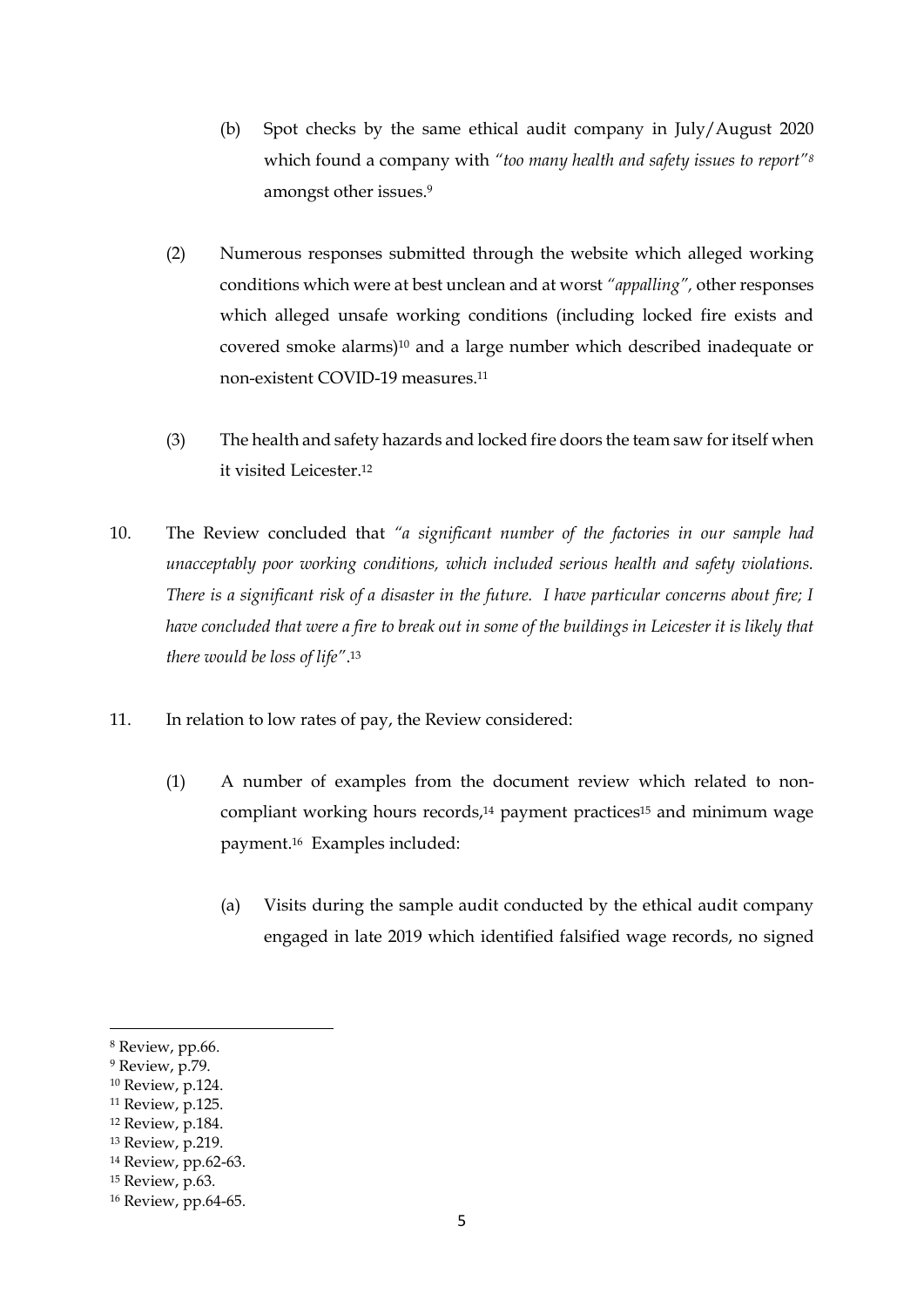contracts of employment and workers who had not been paid for seven weeks.<sup>17</sup>

- (b) Spot checks by the same company in July/August 2020 which found noncompliant working hours records (described as *"clearly falsified"*), 18 payment practices<sup>19</sup> and minimum wage payment (including workers claiming they earned £3 per hour). 20
- (2) The majority of responses submitted through the website which alleged failures to pay the minimum wage (one witness suggesting pay could be as low as  $E2.50$ ) per hour) and other responses alleging other infractions relating to wages such as long hours, no pay, no holiday pay, no paid breaks and no pension contributions<sup>21</sup> and concealment.<sup>22</sup>
- (3) A large number of stakeholder responses which said that failure to pay the minimum wage was endemic.<sup>23</sup>
- 12. The Review concluded that *"a significant number of the suppliers and sub-contractors within the sample…considered were paying their employees less than the national minimum or living wage"* and that this was *"an historic problem"*. <sup>24</sup> The drivers for this were considered to be *"an unhealthy combination of lack of scrutiny, commercial pressures and historical assumptions that state benefits can be used to subsidise low wages"*. 25
- 13. In relation to other employment-related allegations, the Review considered a number of examples from the document review where there was non-compliant documentation, including right to work documentation.<sup>26</sup> The Review concluded that *"employees' rights are ignored and/or neglected on a wide scale. Many employees do not have proper contracts and are not entitled to paid holidays or sick-pay. Working hours are frequently*

<sup>24</sup> Review, p.219.

<sup>17</sup> Review, p.85.

<sup>18</sup> Review, p.63; p.79.

<sup>19</sup> Review, p.63; p.79.

<sup>20</sup> Review, pp.64-65; p.79; p.157.

<sup>21</sup> Review, pp.116-118.

<sup>22</sup> Review, pp.122-123.

<sup>23</sup> Review, p.132.

<sup>25</sup> Review, p.219.

<sup>26</sup> Review, pp.61-62; pp.75-76; pp.78-79.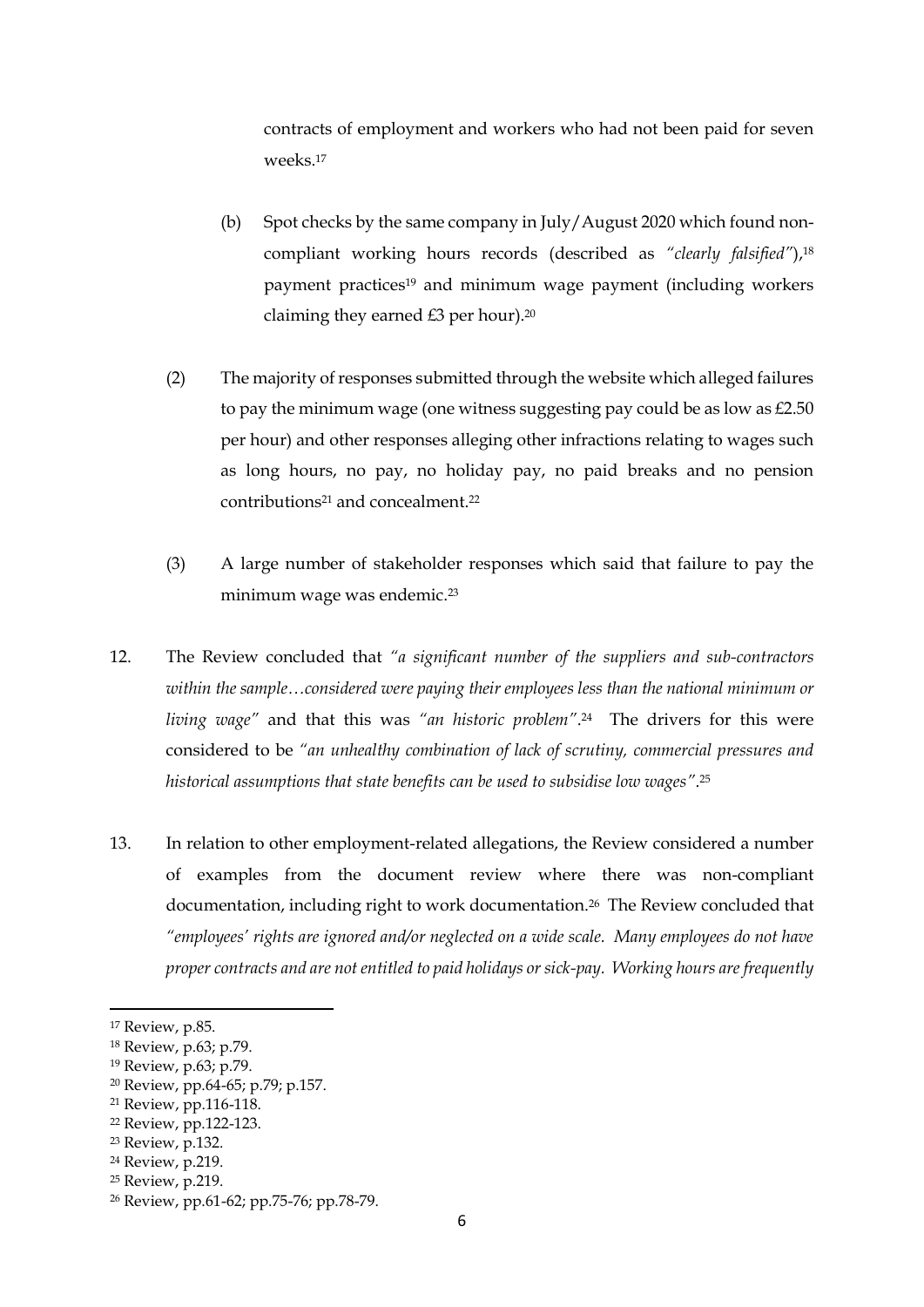*excessive and inadequately remunerated"*. <sup>27</sup> The Review also considered the absence of any responses from any garment workers who said they were a member of a trade union against the backdrop of expressions of interest by some.<sup>28</sup>

#### **Allegations Relating to Retailer Business Practices**

- 14. The Review considered evidence from a significant number of Boohoo Board members and senior staff, most of whom appeared to acknowledge that *"its systems and processes were in need of attention and improvement"* but that they were *"concerned as to how this could be achieved without sacrificing its core characteristics of speed and agility"*. 29
- 15. The Review considered evidence as to whether Boohoo's prices were too low and the impact of those prices on conditions in its supply chain,<sup>30</sup> including the culture of driving a hard bargain, <sup>31</sup> buyers' lack of understanding of garment cost and how to adapt a design to meet a price point<sup>32</sup> and Boohoo's bargaining power with Leicester suppliers.33 The ex-Chairman of Boohoo told the Review:

*"I could quite see how some buyers might feel that in order to appear very good in his (Mahmud, the CEO's] eyes, they would have to almost screw these people to the floor as it were."*<sup>34</sup>

16. The Review also considered evidence relating to Boohoo's test-and repeat model and its impact on order sizes and timeframes<sup>35</sup> and therefore the use of sub-contracting by its suppliers. <sup>36</sup> The General Counsel of Boohoo referred to a supplier:

> *"… operating a really lovely factory and doing work for [competitor] brands and then we're getting kicked out to wherever for production of our garments."<sup>37</sup>*

<sup>27</sup> Review, p.219.

<sup>28</sup> Review, p.130.

<sup>29</sup> Review, p.95.

<sup>30</sup> Review, pp.97; 128.

<sup>31</sup> Review, pp.97-99; 129.

<sup>32</sup> Review, pp.100-101; 128-129.

<sup>33</sup> Review, pp.98.

<sup>34</sup> Review, p.100.

<sup>35</sup> Review, pp.99; 103-104; 129.

<sup>36</sup> Review, p.107.

<sup>37</sup> Review, p.87.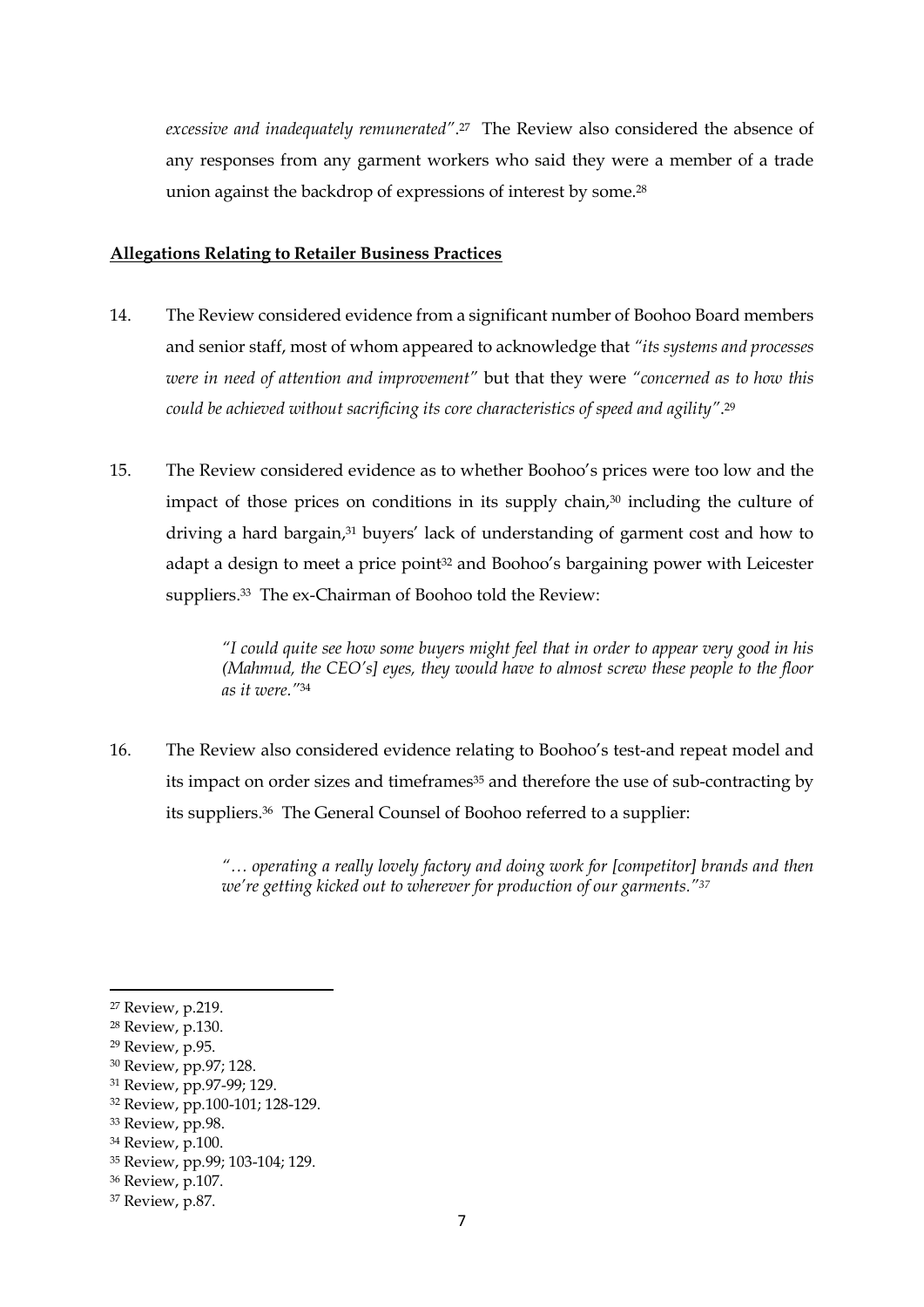When she asked why Boohoo products were not being made in the model factory, the Review records her answering that *"it was something to do with cost and size of the order"*. Boohoo's CEO, Mahmud Kamani acknowledged that the use of sub-contractors *"speeds things up… When buying so many new lines, it is hard to do everything with the manufacturer"*. 38

17. The Review did not accept that Boohoo's business model was founded on exploiting workers in Leicester. However, the Review made a number of findings about the way in which Boohoo's buyers approach the issue of placing orders with suppliers, including too much emphasis on autonomy, insufficient knowledge about garment technology and how designs can be altered to reduce cost prices and no incentives to ensure that the price is not so low that it cannot be achieved in an ethical way. The Review also concluded that *"it is axiomatic that the greater the number of sub-contractors involved, the higher the profit element and the lower amount available for workers' wages"*; 39 further:

> *"There has been historic acquiescence in the use of sub-contractors. Indeed it could be said that there was a degree of tacit reliance upon them in the sense that it allowed suppliers to handle volumes of orders which were placed in a way which did not pay real attention to levels of capacity. This was coupled with a serious failure to appreciate the level of risk attached to the use of sub-contractors. Unauthorised sub-contracting has been endemic for many years but Boohoo has failed to get a grip on it, partly because it failed to appreciate the extent to which it was exposed to it."*<sup>40</sup>

### **Weak Corporate Governance and Inadequate Monitoring of Supply Chain**

18. The Review considered evidence suggesting that the issue of unauthorised subcontracting by a supplier was discussed by Boohoo at least as early as August 2016<sup>41</sup> and that allegations about poor working conditions and low rates of pay were made about the same supplier directly to Boohoo at least as early as August 2017 and then again in October 2017.42 Notwithstanding the investigation which revealed issues, these were not escalated to Boohoo's Audit Committee or Board. Moreover, Boohoo

<sup>38</sup> Review, p.107.

<sup>39</sup> Review, p.211.

<sup>40</sup> Review, p.222.

<sup>41</sup> Review, p.68.

<sup>42</sup> Review, pp.73-74.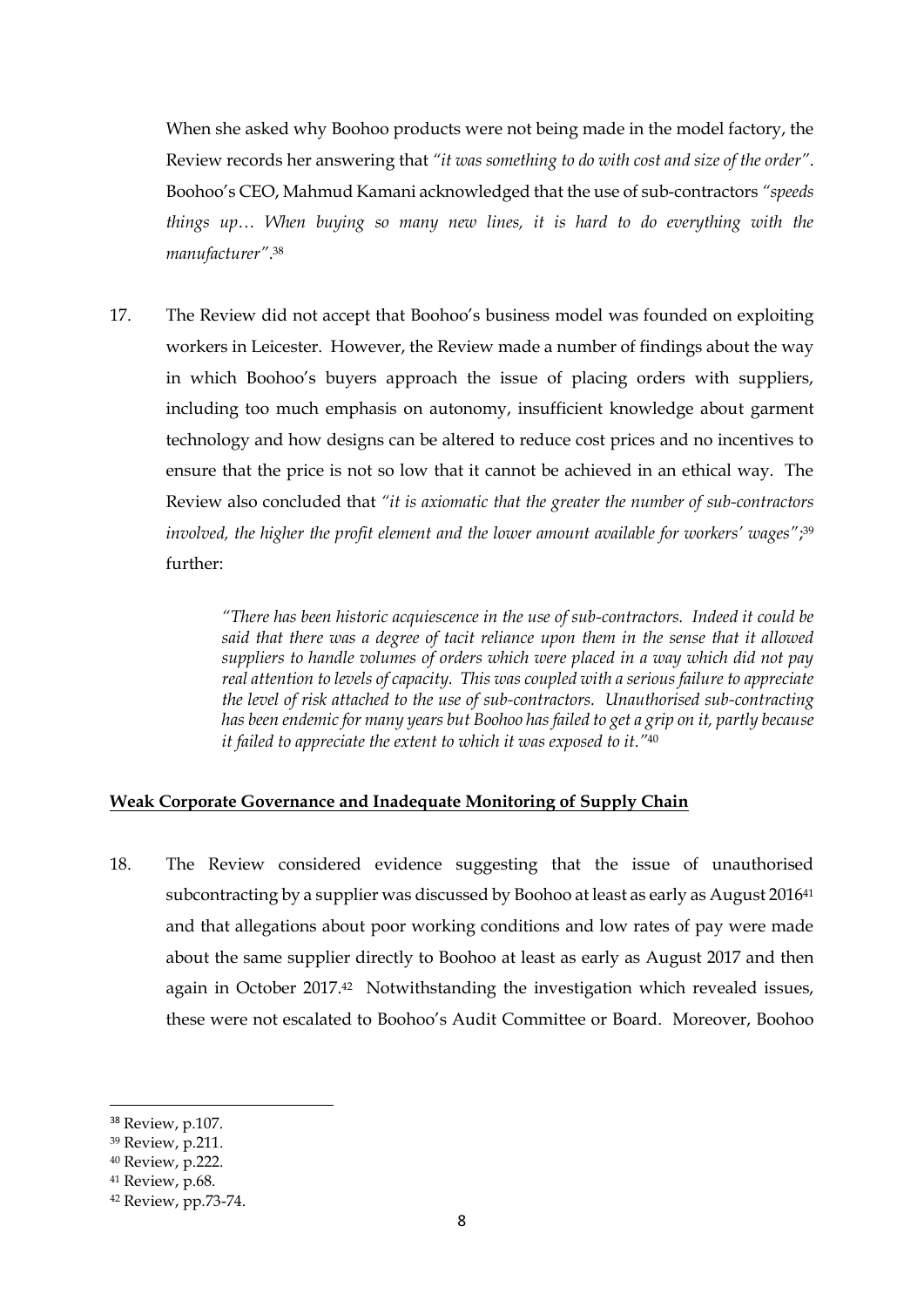continued to work with the supplier, including in circumstances where spot checks in August 2020 indicated that issues remained. 43

- 19. The Review also considered evidence indicating that in April 2017, PWC had produced a *Supplier Ethical Governance Risk Assessment* for Boohoo which recommended a new approval process for new suppliers, their completion of a pre-audit factory checklist declaring their capacity, greater visibility of subcontracting, regular auditing and audit recording together with result implementation and the overall systematisation of Boohoo's supplier index.44 The Review concluded that *"it appears that the majority of PWC's recommendations were never implemented"*. 45
- 20. In addition, the Review considered evidence that in January 2018, a Supply Chain Discussion Paper by Boohoo's Head of Internal Audit recommended investment in a specialist audit action management tool given the volume of suppliers.<sup>46</sup> The Review also considered evidence that in September 2019, the same Head of Internal Audit produced an Internal Audit Report which showed that the majority of suppliers manufacturing in Leicester (and Manchester) had out of date audit reports and those which were available had been conducted on a pre-arranged date.<sup>47</sup> A new team structure for compliance was proposed with a review of the approach to supply chain governance, including the introduction of a supply chain governance tool alongside regular updates to the Board.48 An ethical audit company was then engaged which conducted some sample audit work in Leicester in late 2019. <sup>49</sup> In February 2020, an agreement was entered into with the same company for a year-long Supplier Audit Management Programme but its start was delayed due to COVID-19.
- 21. The Review has explained that those at Boohoo have said variously *"Looking back, audit compliance was not fit for purpose"*; <sup>50</sup> *"we didn't have full transparency of the UK supply chain"*; <sup>51</sup> *"there was an understanding that we needed to go from the back of a fag packet, box-*

- <sup>45</sup> Review, p.81.
- <sup>46</sup> Review, p.81.

<sup>49</sup> Review, p.85.

<sup>43</sup> Review, pp.73-76.

<sup>44</sup> Review, pp.80-81.

<sup>47</sup> Review, pp.82-83.

<sup>48</sup> Review, pp.83.

<sup>50</sup> Review, p.84; p.214.

<sup>51</sup> Review, p.84.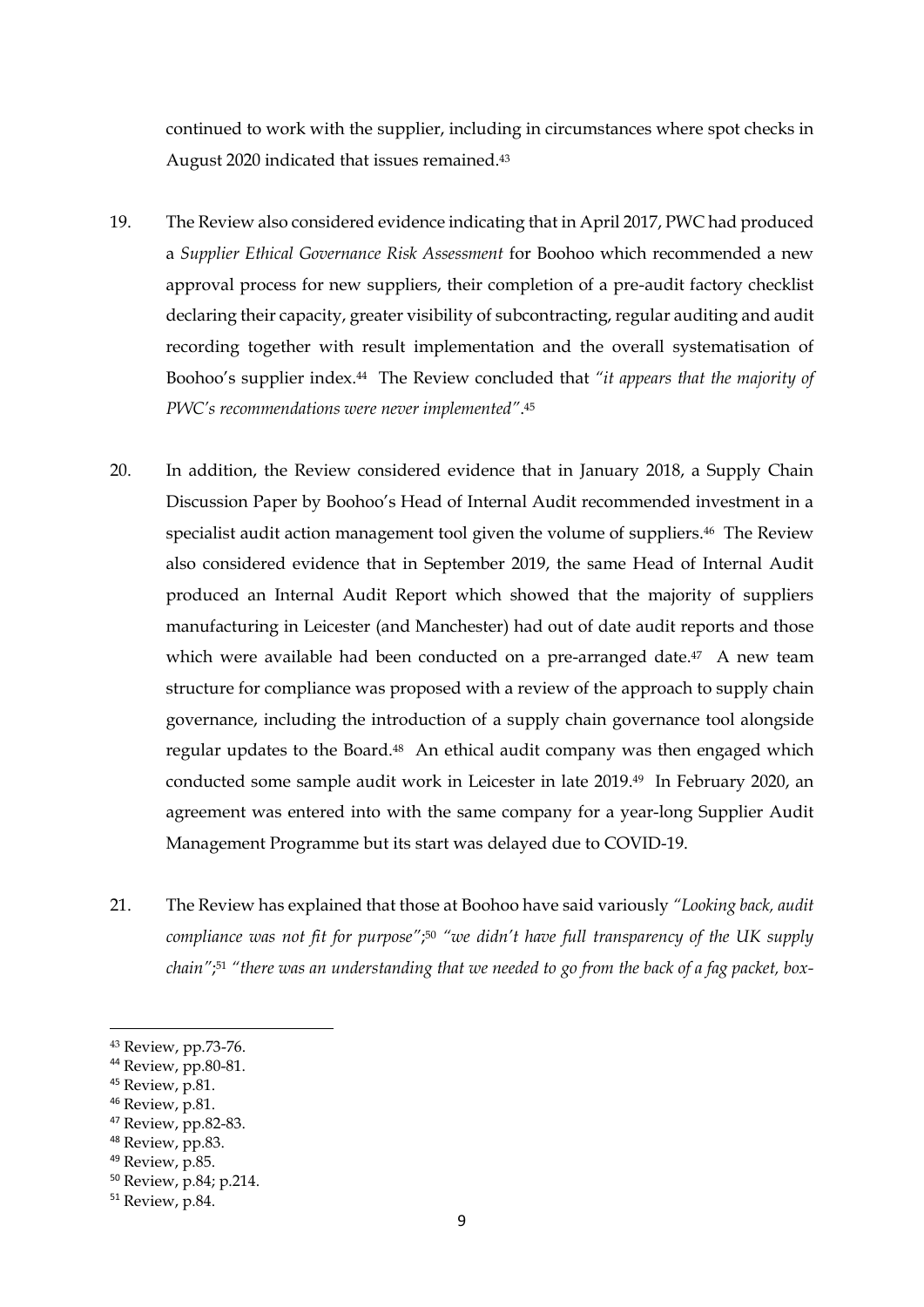*ticking, to semi-professional overnight"*; <sup>52</sup> and *"I felt there wasn't really a sponsor on the Board for [work around the supply chain]"*. <sup>53</sup> The Managing Director of the ethical audit company summarised the situation to the Review as follows:<sup>54</sup>

- (1) Boohoo did not understand the size of its supply chain in Leicester;
- (2) The in-house compliance team was of insufficient size to manage several hundred suppliers and sub-contractors;
- (3) The in-house compliance team did not have the appropriate skill levels; and
- (4) The majority of factories in Leicester would not understand basic legal requirements.
- 22. The Review concluded that there was no complete and reliable list of Tier 1 suppliers, no list of Tier 2 sub-contractors of any kind<sup>55</sup> and that no RAG-rated risk register had ever been provided.<sup>56</sup> The Review also concluded that Boohoo's monitoring of its supply chain had been inadequate for many years as:
	- (1) Insufficient financial resource had been allocated to supply chain compliance;
	- (2) There was no robust or consistent method of onboarding new suppliers;
	- (3) There was no methodology for maintaining and updating supplier information such as the day-to-day capacity to fulfil orders;
	- (4) There was an overreliance on audit as the sole method of managing supply chain compliance, infrequent performance of in-house audits and no robust method of ensuring third party audits were in date;

<sup>52</sup> Review, p.109.

<sup>53</sup> Review, p.174.

<sup>54</sup> Review, p.90.

<sup>55</sup> Review, p.108.

<sup>56</sup> Review, p.177.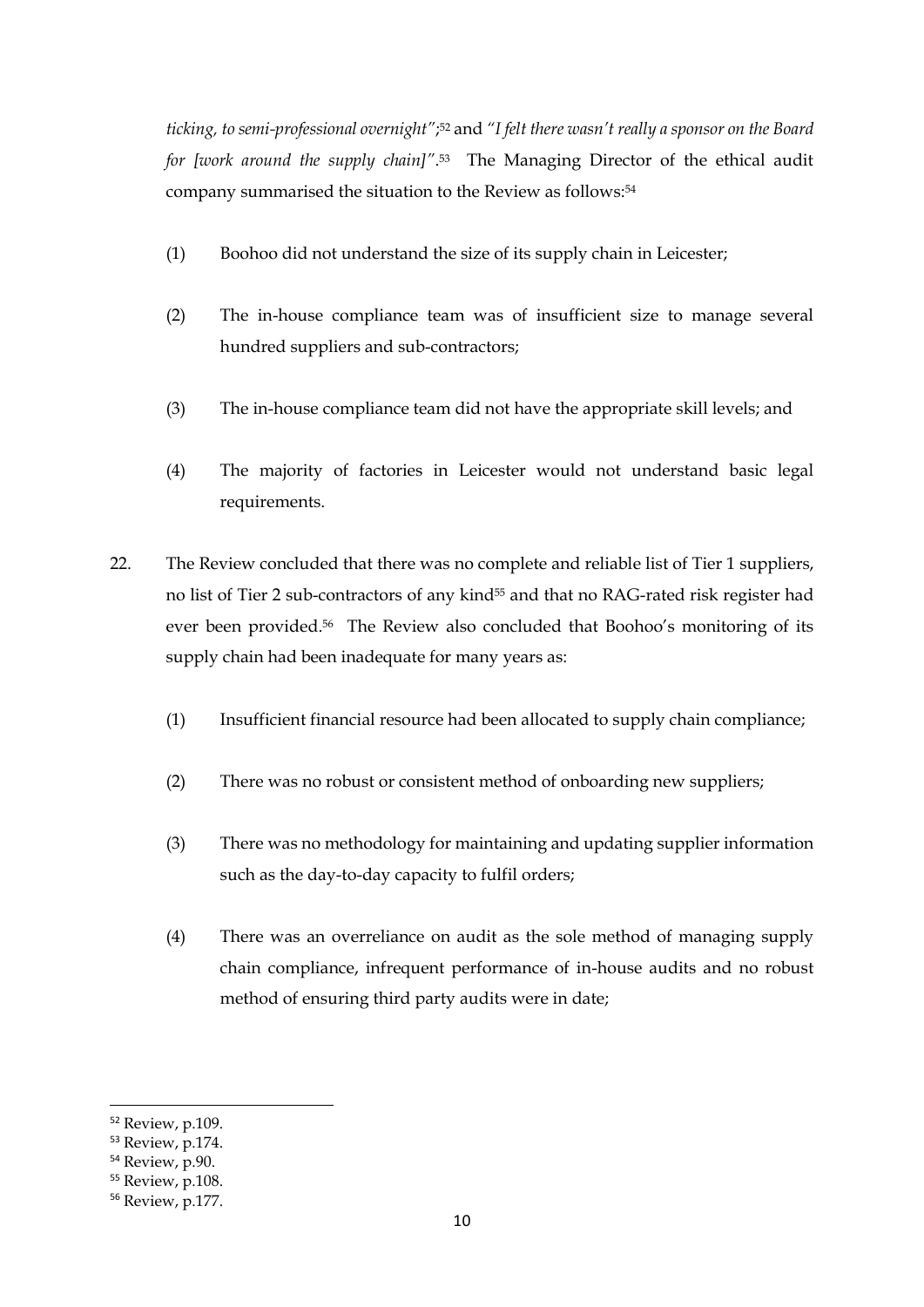- (5) There was no system of sanctions for non-compliance that was widely known about and could be enforced;
- (6) There was no coherent record-keeping system for compliance activities; and
- (7) There was no robust method of ongoing monitoring.<sup>57</sup>
- 23. The Review concluded that the failures it identified *"did not arise from the intentional exploitation of Leicester factory workers. Rather they were caused by weak corporate governance"*. 58

### **State of Knowledge in December 2019**

- 24. The Review found that *"much of the time, Boohoo simply has no idea where its clothes are being made and thus no chance of monitoring the conditions of the workers who make them"*. 59 It also found that *"there were a series of warnings and red flags, both from inside and outside the company, which Boohoo ignored. By the time they began to take notice, it was too late"*. 60
- 25. Specifically, the Review concluded that:
	- (1) *"Boohoo has known since at least 2017 that allegations were being made about companies in its Leicester supply chain"*;
	- (2) *"from at the latest March 2019, Boohoo realised that there were problems with the Leicester supply chain and that action needed to be taken"*;
	- *(3) "by December 2019 at the latest, the Boohoo Board…knew for a fact that there were some serious examples of unacceptable working conditions and poor treatment of workers (including illegally low pay) in the Leicester supply chain"* and that *"it was more likely than not that they realised by the end of 2019 that the problems were likely to be widespread if not endemic";*

<sup>57</sup> Review, pp.220-221.

<sup>58</sup> Review, p.215; see also p.221.

<sup>59</sup> Review, p.210.

<sup>60</sup> Review, p.215.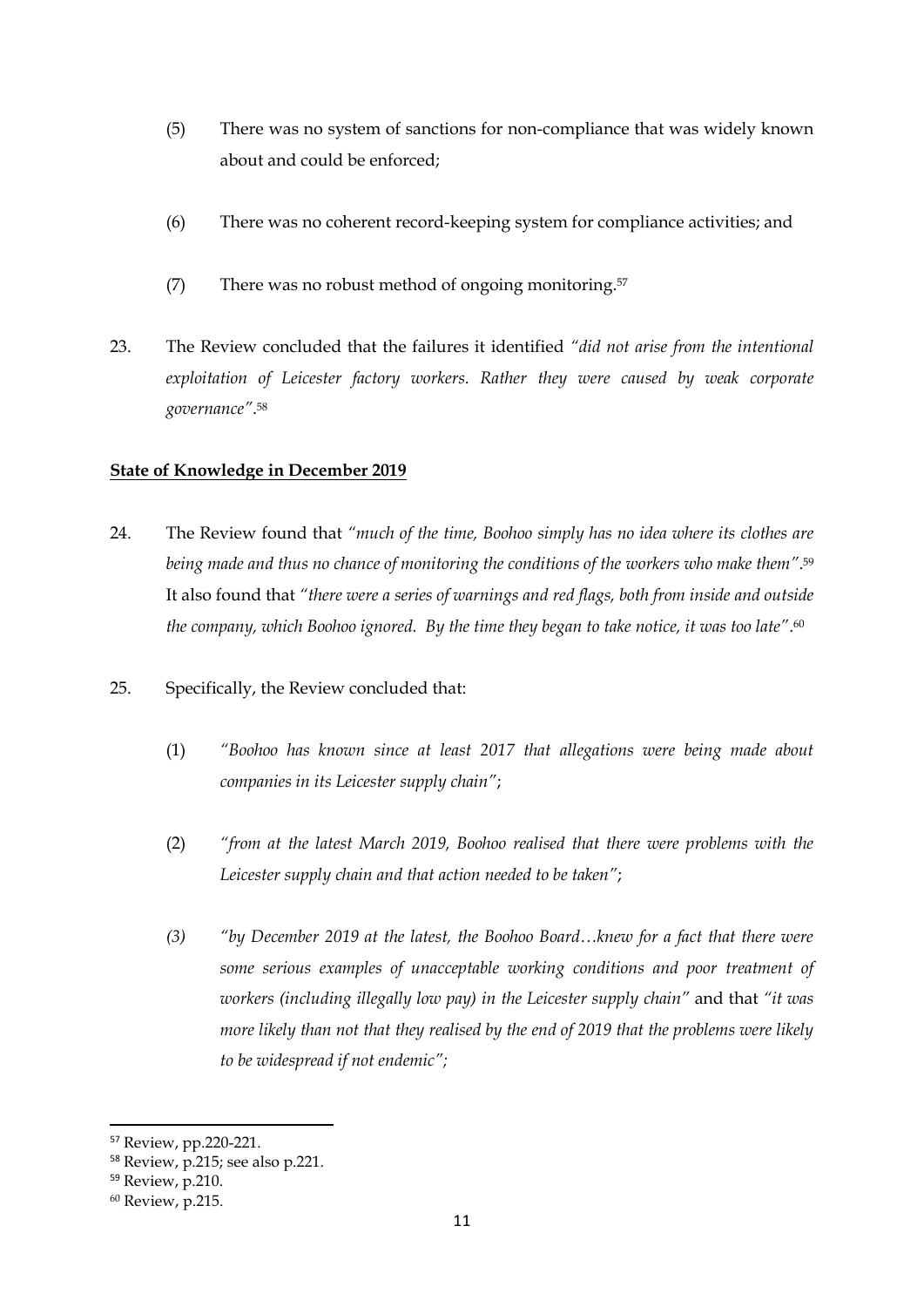- *(4) "Boohoo took steps to examine and remedy the position but that there was insufficient sense of urgency, particularly from December 2019 onwards. The problems revealed in December 2019 should have resulted in an immediate programme of spot-checks of the kind that they later implemented in July and August 2020";* and
- *(5) "it is more likely than not that the failure to move at pace from March 2019 was due to a failure of governance, in particular, that commercial issues such as growth and profit were still considered to be a higher priority than supply chain supervision and scrutiny".*<sup>61</sup>
- 26. Although not considered in detail in the Review, in February 2019, the Environmental Audit Committee (**"EAC"**) published its report on *Fixing Fashion: clothing consumption*  and sustainability.<sup>62</sup> This drew on evidence which the Committee had considered, having heard evidence on a range of matters in 2018, including evidence of *"a dress on Boohoo that retailed at full price for £5",*<sup>63</sup> *"concerns about working conditions and illegally low pay in the garment manufacturing hub of Leicester"<sup>64</sup>* and a link between the two:

*"We heard that the buying practices of some online fashion retailers may be putting UK clothing manufacturers in the position where they can only afford to pay garment workers illegally low wages…*:

*Boohoo holds weekly meetings at its Manchester head office where suppliers bring samples to the product rooms in a single room with 10 to 12 large tables. 'It's like a cattle market,' says one person from a supplier who did not want to be named. 'Say I'm the buyer, and [you've] just given me the price of this [dress] for £5. I will literally hold it up to the next table and say, 'How much for that?' and he'll tell you £4. It's ruthless.'<sup>65</sup>*

27. The EAC Report records that Boohoo denied that its buying practices and discount prices were to blame for illegally low wages in Leicester garment factories: *"It says its £5 dresses are merely a 'marketing tool to attract customers to visit our website and these loss leading garments make up only 80 out of over 6,700 dress styles on the Boohoo website'."<sup>66</sup>*  Boohoo was pressed on why it would not sign up to the Ethical Trading Initiative (**"ETI")** and had not recognised trade unions; its evidence that it was using all of the

<sup>61</sup> Review, pp.222-223.

<sup>62</sup> EAC Report available here: [Fixing fashion: clothing consumption and sustainability -](https://publications.parliament.uk/pa/cm201719/cmselect/cmenvaud/1952/report-summary.html) Report Summary - [Environmental Audit Committee \(parliament.uk\)](https://publications.parliament.uk/pa/cm201719/cmselect/cmenvaud/1952/report-summary.html) (last accessed 22.7.21).

<sup>63</sup> EAC Report, p.6.

<sup>64</sup> EAC Report, p.15.

<sup>65</sup> EAC Report, p.17.

<sup>66</sup> EAC Report, p.17.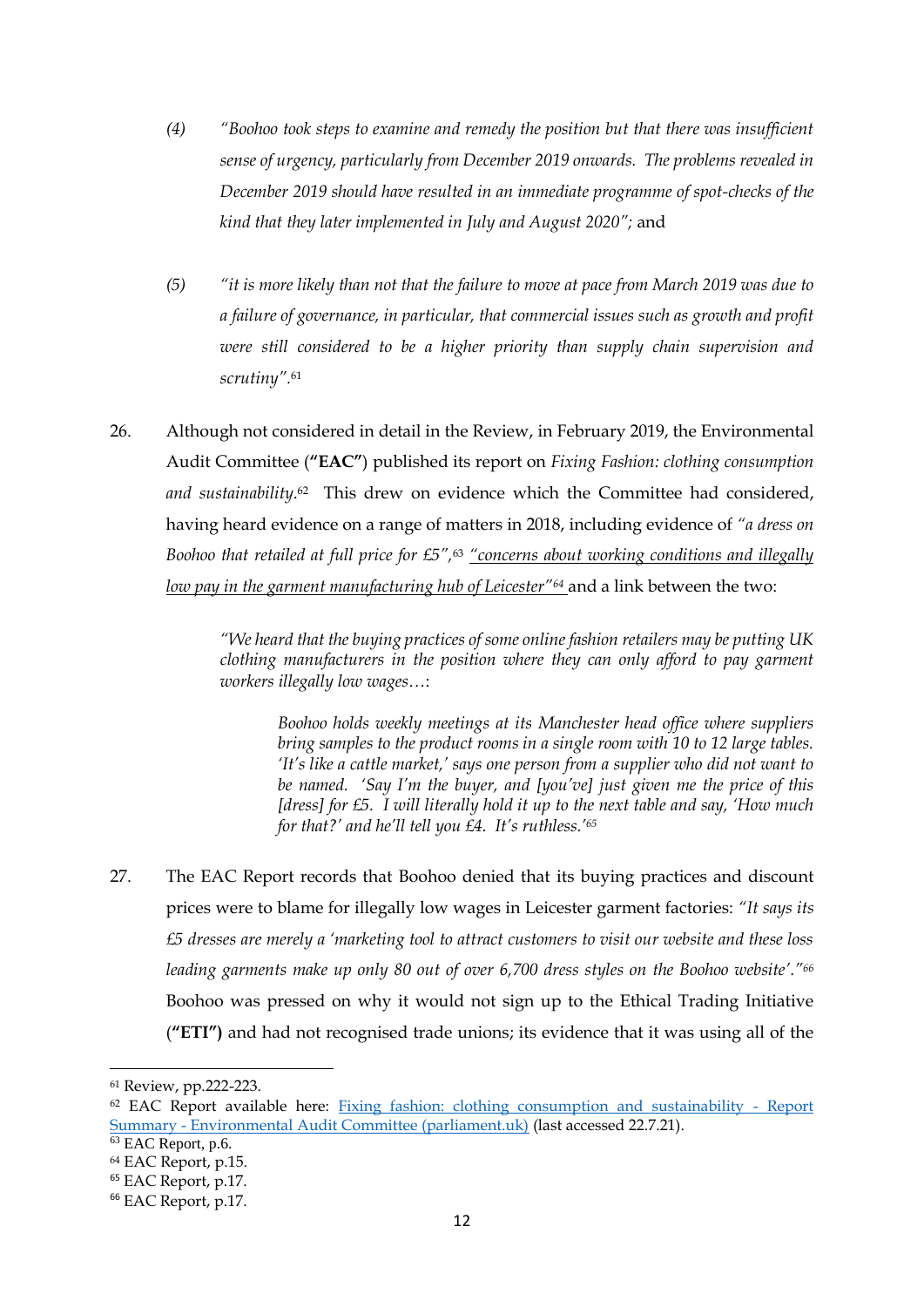same standards as the ETI was contested by the ETI and its evidence that there did not appear to be demand for the workers in its Burnley warehouse to require a union was contradicted by the union of Shop, Distributive and Allied Workers. 67

28. The Review found that although *"treating a £5 dress as a standalone piece of evidence that Boohoo must be underpaying its suppliers is plainly oversimplistic"*, *<sup>68</sup>* the *"the suggestion that Boohoo seeks to drive a 'hard bargain" was not something that those in senior positions at the company in principle had any difficulty with"*<sup>69</sup> and *"there seemed to be little or no recognition at Board level of the danger that Boohoo's predominant place in the Leicester clothing industry meant that this may not be a free negotiation".*<sup>70</sup>The Review concluded that Boohoo had acknowledged internally in September 2019 that the information given to the EAC in relation to supplier audit status was not accurate and agreed with that assessment.<sup>71</sup> This would suggest that at the very least, Boohoo were on notice not only as to possible issues in their supply chain but the potential link between these issues and their purchasing practices.

#### **C. THE GUIDING PRINCIPLES ON BUSINESS AND HUMAN RIGHTS**

29. The Guiding Principles implement the UN 'Protect, Respect and Remedy' Framework which was developed by the Special Representative of the Secretary-General on the issue of human rights and transnational corporations and other business enterprises.<sup>72</sup> They were endorsed by the Human Rights Council in UN Resolution 17/4 of 16 June 2011. The Guiding Principles are stated to apply to *"all States and to all business enterprises, both transnational and others, regardless of their size, sector, location, ownership and structure"*. <sup>73</sup> They are also stated not to be read as *"creating new international law obligations, or as limiting or undermining any legal obligations a State may have undertaken or be subject to under international law with regard to human rights"*. 74

<sup>67</sup> EAC Report, p.19.

<sup>68</sup> Review, p.96.

<sup>69</sup> Review, p.98.

<sup>70</sup> Review, p.98.

<sup>71</sup> Review, p.83.

<sup>72</sup> Guiding Principles available here:

https://www.ohchr.org/documents/publications/guidingprinciplesbusinesshr\_en.pdf (last accessed 22.07.21).

<sup>73</sup> Guiding Principles, p.1.

<sup>74</sup> Guiding Principles, p.1.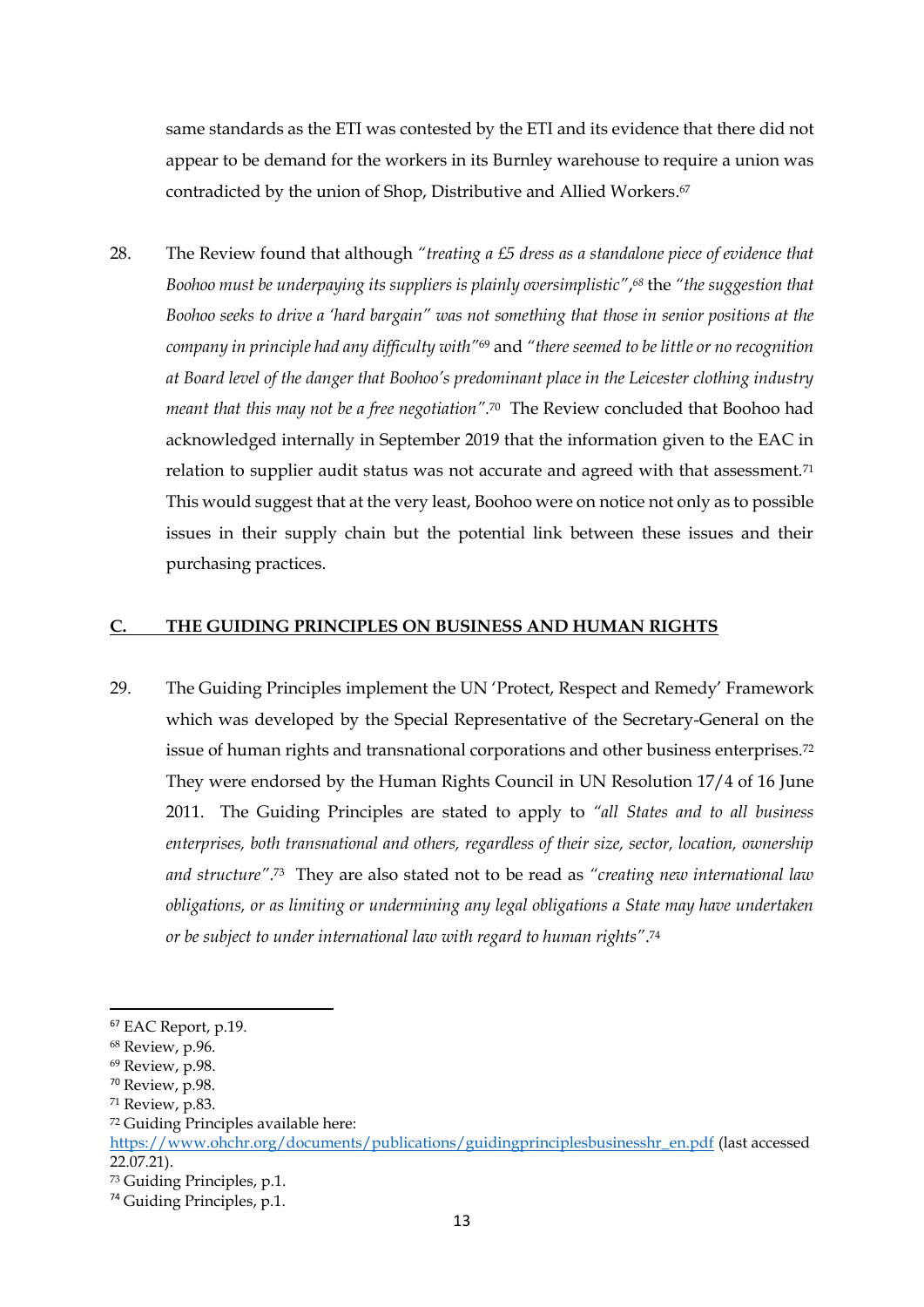- 30. Section II of the Guiding Principles articulates 'the Corporate Responsibility to Protect Human Rights' through both 'Foundational Principles' and 'Operational Principles' (Principles 11-21 (**"P11-23"**)). The key principles of relevance to the allegations of poor working conditions and low rates of pay in many Leicester factories which were found by the Review to be not only well-founded but substantially true are set out below.
- **P11: Business enterprises should respect human rights. This means that they should avoid infringing on the human rights of others and should address the adverse human rights impacts with which they are involved.**
- **P12: The responsibility of business enterprises to respect human rights refers to internationally recognised human rights – understood, at a minimum, as those expressed in the International Bill of Human Rights and the principles concerning fundamental rights set out in the International Labour Organisation's Declaration on Fundamental Principles and Rights at Work.**
- 31. The commentary on P12 clarifies that the International Bill of Human Rights consists of the Universal Declaration of Human Rights and the main instruments through which it has been codified: the International Covenant on Civil and Political Rights and the International Covenant on Economic, Social and Cultural Rights. The Bill recognises a wide range of human rights, including:
	- (1) The right for those who work to just and favourable remuneration (UDHR, Art. 23(2); ICESR, Art. 7(a));
	- (2) The right to just and favourable conditions of work (UDHR, Art. 23(1); ICESR, Art.  $7(b)$ ;
	- (3) The right to rest and leisure, including reasonable limitation of working hours and periodic holidays with pay (UDHR, Art. 24; ICESR, Art 7(d)); and
	- (4) The right to form and join trade unions (UDHR, Art. 23(4); ICESR, Art. 8).
- 32. The commentary on P12 further refers to the principles concerning fundamental rights in the eight ILO core conventions as set out in the Declaration on Fundamental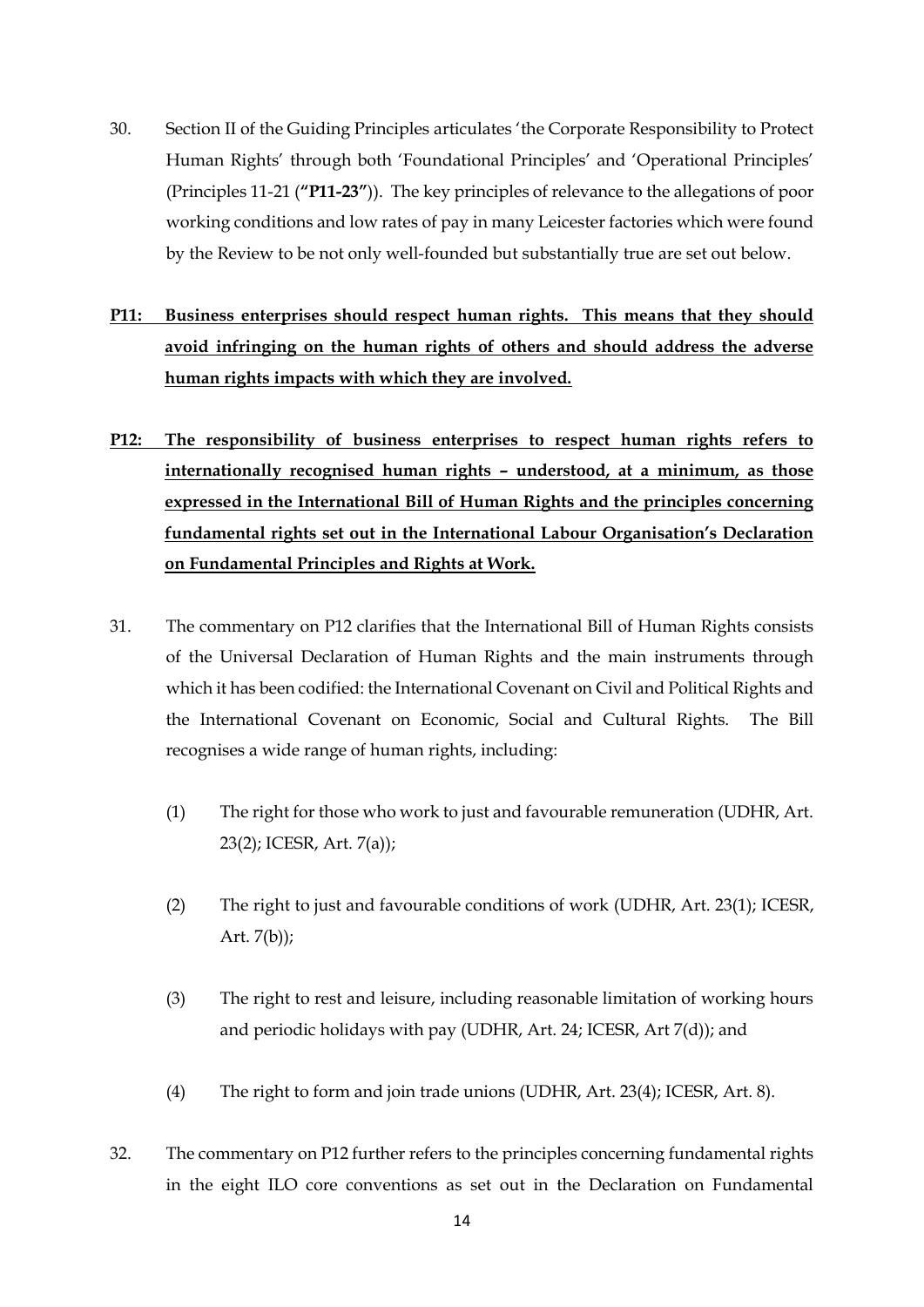Principles and Rights at Work. The Declaration recognises four fundamental principles and rights at work, including the right to freedom of association and the effective recognition of the right to collective bargaining.

### **P13: The responsibility to protect human rights requires that business enterprises:**

- **(a) Avoid causing or contributing to adverse human rights impacts through their own activities, and address such impacts when they occur;**
- **(b) Seek to prevent or mitigate adverse human rights impacts that are directly linked to their operations, products or services by their business relationships, even if they have not contributed to those impacts.**
- 33. The commentary on P13 makes clear that:

*"For the purposes of these Guiding Principles a business enterprise's "activities" are understood to include both actions and omissions; and its "business relationships" are understood to include relationships with business partners, entities in its value chain, and any other non-State or State entity directly linked to its business operations, products or services."*

# **P15: In order to meet their responsibility to respect human rights, business enterprises should have in place policies and processes appropriate to their size and circumstances, including:**

- **(a) A policy commitment to meet their responsibility to respect human rights;**
- **(b) A human rights due diligence process to identify, prevent, mitigate and account for how they address their impacts on human rights; and**
- **(c) Processes to enable the remediation of any adverse human rights impacts they cause or to which they contribute.**
- 34. As the commentary to P15 sets out, P16-24 elaborate further on these policies and processes and their expected content. P16 addresses statements of policy. P17-P21 relate to human rights due diligence and the need for businesses to identify, prevent, mitigate and account for how they address their adverse human rights impacts – specifically actual or potential impacts with which they may be involved either through their own activities or as a result of their business relationships – including by integrating the findings from their impact assessments across relevant internal functions and processes, taking appropriate action and tracking the effectiveness of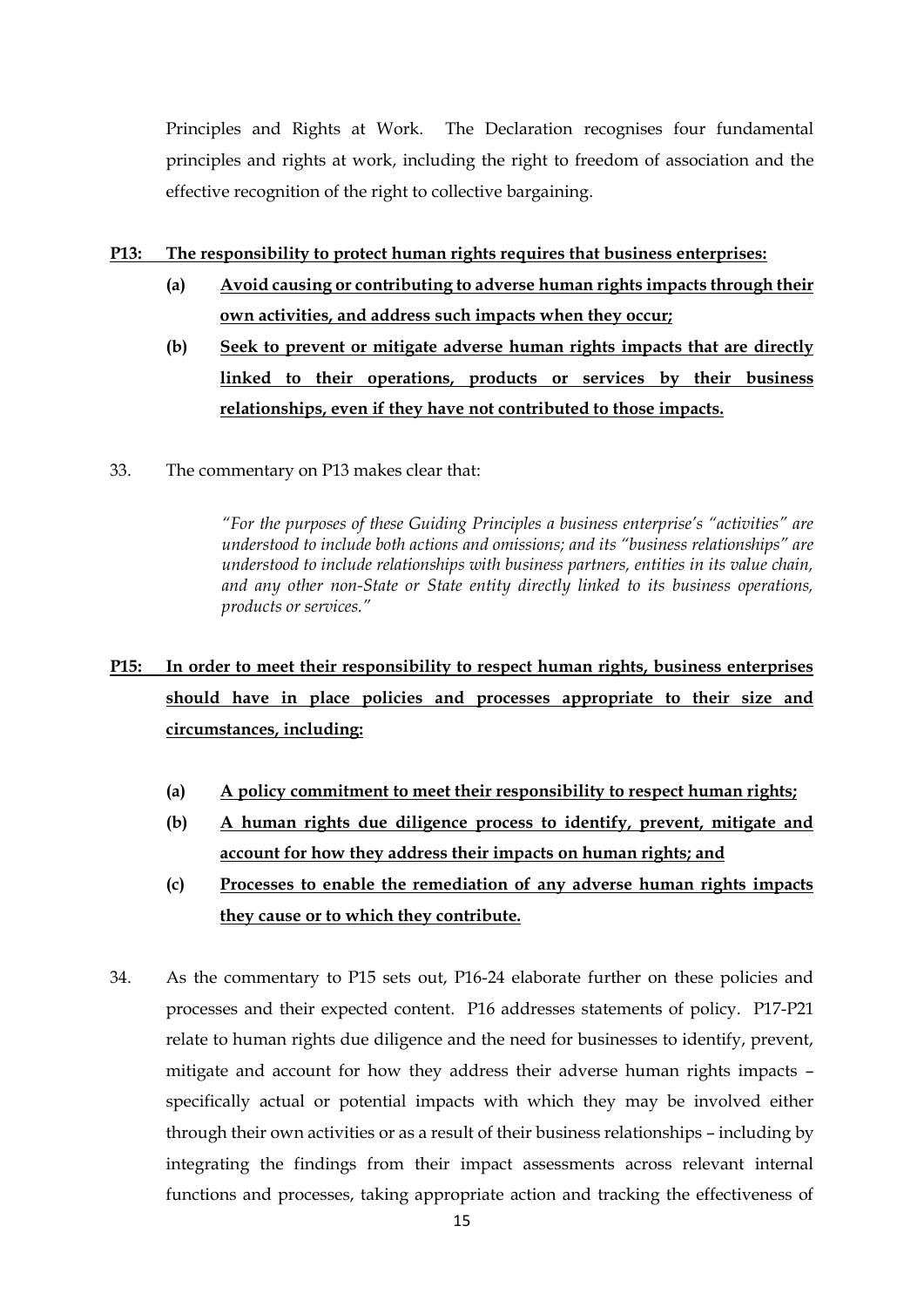their response. P22 addresses provision for remediation, either directly or indirectly. Finally, P23-24 give guidance on issues of context, including that businesses should *"treat the risk of causing or contributing to gross human rights abuses as a legal compliance issue wherever they operate".*

- **P26: States must take appropriate steps to ensure, the effectiveness of judicial mechanisms when addressing business-related human rights abuses, including considering ways to reduce legal, practical and other relevant barriers that could lead to a denial of access to remedy".**
- 35. The commentary to P26 recognises that *"legal barriers that can prevent legitimate cases involving business-related human rights abuse from being addressed can arise where, for example: the way in which legal responsibility is attributed amongst members of a corporate group under domestic criminal and civil laws facilitates the avoidance of appropriate accountability"* (p.29).

# **D. A MANDATORY HUMAN RIGHTS DUE DILIGENCE/FAILURE TO PREVENT LAW**

36. As Ms Levitt explains in her Review, the Guiding Principles have *"no force of law in the UK and thus a breach could not by and of itself amount to the commission of a criminal offence"*. <sup>75</sup> However, putting the Guiding Principles on a legislative footing has been recommended by various organisations and institutions over the last few years.

### **The JCHR Report**

37. In 2017, the Joint Committee on Human Rights published its report *Human Rights and*  Business 2017: Promoting responsibility and ensuring accountability ("**the JCHR Report"**)<sup>76</sup> in which it considered the progress made by the UK Government in implementing the Guiding Principles.77 One of the Committee's recommendations was:

<sup>75</sup> Review, p.198. We note, however, that the Supreme Court has now held that commitment to principles of this kind can be relevant to the establishment of a duty of care for the purposes of civil liability: see eg. *Okpabi v Royal Dutch Shell* [2021] 1 WLR 1294 at §29, §47, §§143-145 affirming *Lungowe v Vedanta Resources* [2020] AC 1045.

<sup>76</sup> Available here: https://publications.parliament.uk/pa/jt201617/jtselect/jtrights/443/443.pdf (last accessed 22.07.21).

<sup>77</sup> JCHR Report, §1.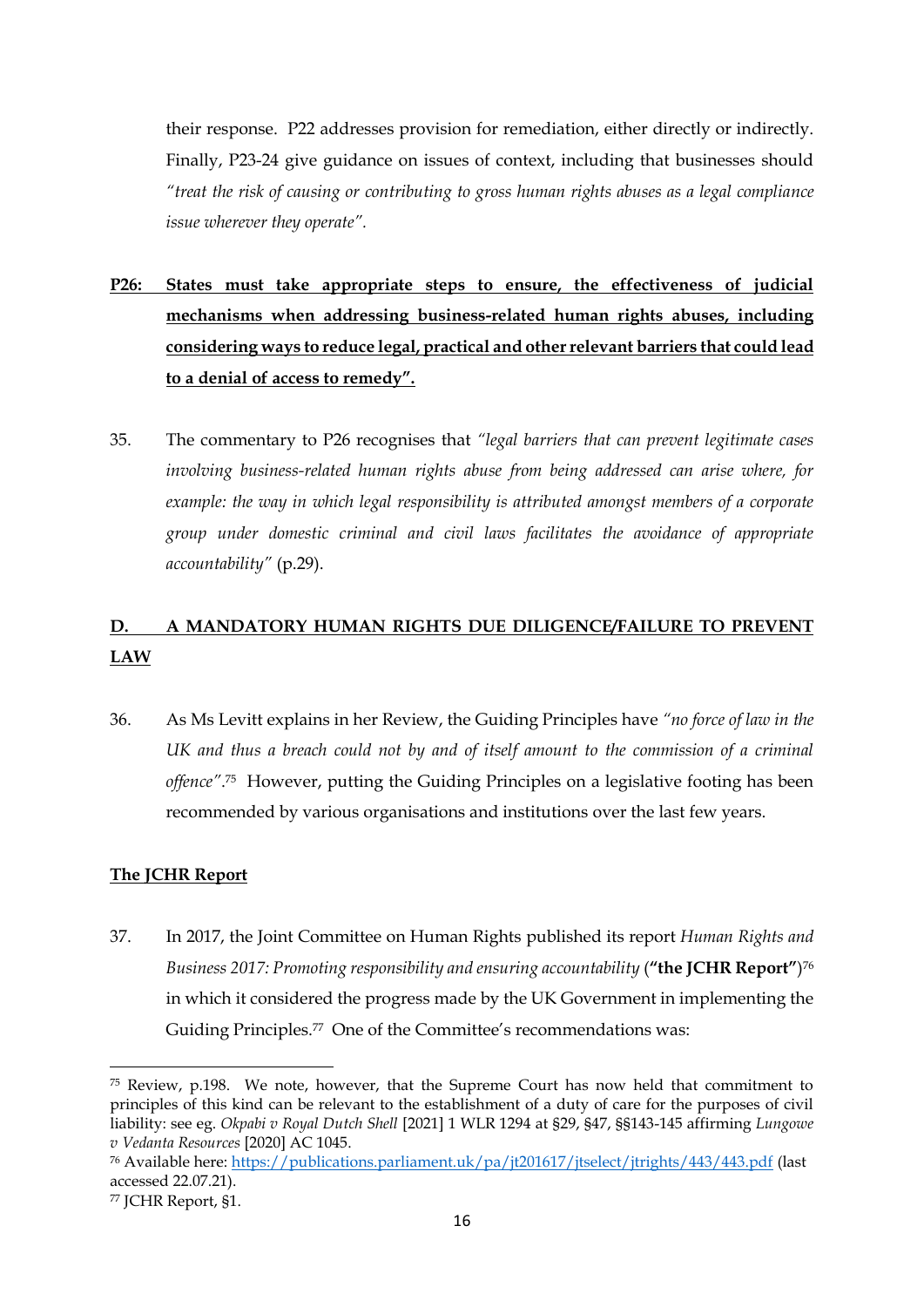*"We recommend that the Government should bring forward legislation to impose a duty on all companies to prevent human rights abuses, as well as an offence of failure to prevent human rights abuses for all companies, including parent companies, along the lines of the relevant provisions of the Bribery Act 2010. This would require all companies to put in place effective human rights due diligence processes (as recommended by the UN Guiding Principles), both for their subsidiaries and across their whole supply chain. The legislation should enable remedies against the parent company and other companies when abuses do occur, so civil remedies (as well as criminal remedies) must be provided. It should include a defence for companies where they had conducted effective human rights due diligence, and the burden of proof should fall on companies to demonstrate that this has been done."*<sup>78</sup>

38. The context for this recommendation was one where, although it did not focus on any particular sector, the Committee received a large amount of evidence on human rights abuses in the garment and textiles industry. <sup>79</sup> Furthermore, following several media reports and the publication of research findings by the University of Leicester on serious labour rights abuses in the East Midlands garment industry, the Committee conducted a visit to Leicester.80 During the visit, the Committee heard *"compelling evidence…that labour rights abuses are endemic in the Leicester garment industry"*, <sup>81</sup> with the most common forms of abuse including *"payment of wages below the minimum wage, lack of employment contracts and significant disregard of health and safety regulations"*. <sup>82</sup> The Committee also considered the difficulties of holding UK companies legally accountable for the actions of their suppliers in a UK court<sup>83</sup> as well as comparative business and human rights legislation in Europe, including the French Corporate Duty of Vigilance Law introduced in 2017 and considered further below.<sup>84</sup>

### **The BIICL Report**

39. The recommendation in the JCHR Report was the subject of further consideration in a 2020 report by the British Institute of International and Comparative Law on *A UK Failure to Prevent Mechanism for Corporate Human Rights Harms* (**"the BIICL Report"**).<sup>85</sup>

<sup>78</sup> JCHR Report, §193.

<sup>79</sup> JCHR Report, §24.

<sup>80</sup> JCHR Report, §36.

<sup>81</sup> JCHR Report, §38.

<sup>82</sup> JCHR Report, §39.

<sup>83</sup> JCHR Report, §180.

<sup>84</sup> JCHR Report, p.59.

<sup>85</sup> Available here: https://www.biicl.org/documents/84\_failure\_to\_prevent\_final\_10\_feb.pdf (last accessed 22.07.21).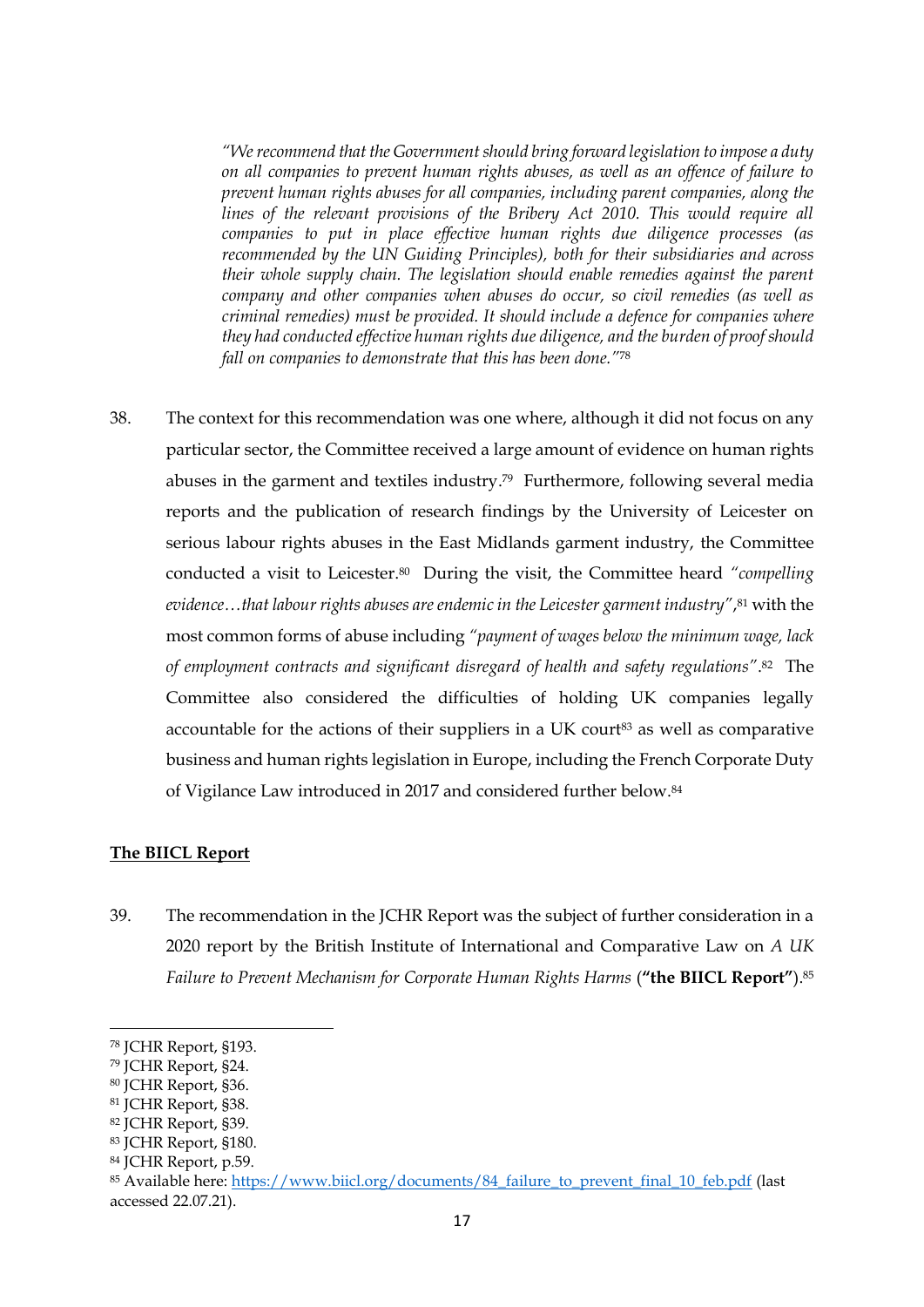The BIICL Report considered the legal feasibility of introducing a 'failure to prevent' mechanism in legislation modelled in section 7 of the Bribery Act 2020, recommending that any such legislative provision should:

- (1) Apply to companies of all sizes, including SMEs, carrying on business in the UK;
- (2) Apply to *"human rights"* defined to apply to all internationally recognised human rights to be defined in a Schedule to the Act;
- (3) Establish a duty to prevent human rights harms in its own activities and those of its business relationships;
- (4) Extend to harms which take place in the entire value chain of a company, regardless of the jurisdiction of the harm;
- (5) Be subject to a statutory defence of having had in place *"procedures reasonable in all the circumstances"* or having undertaken *"reasonable"* human rights due diligence, to prevent human rights harms; and
- (6) Establish a right to civil action by those affected for compensation for damages suffered as a result of a failure to prevent human rights harms, with potential provision for preventative and injunction orders as well as state-based oversight mechanisms.<sup>86</sup>

The BIICL Model Legal Provision seeks to reflect these features, is annexed to the BIICL Report and is summarised in the Annex to this Opinion. The BIICL Report states that the focus on civil liability *"should not be construed as excluding the option of an additional provision for criminal liability"*. 87

## **The French Duty of Vigilance Law**

<sup>86</sup> BIICL Report, pp.5-6.

<sup>87</sup> BIICL Report, p.39.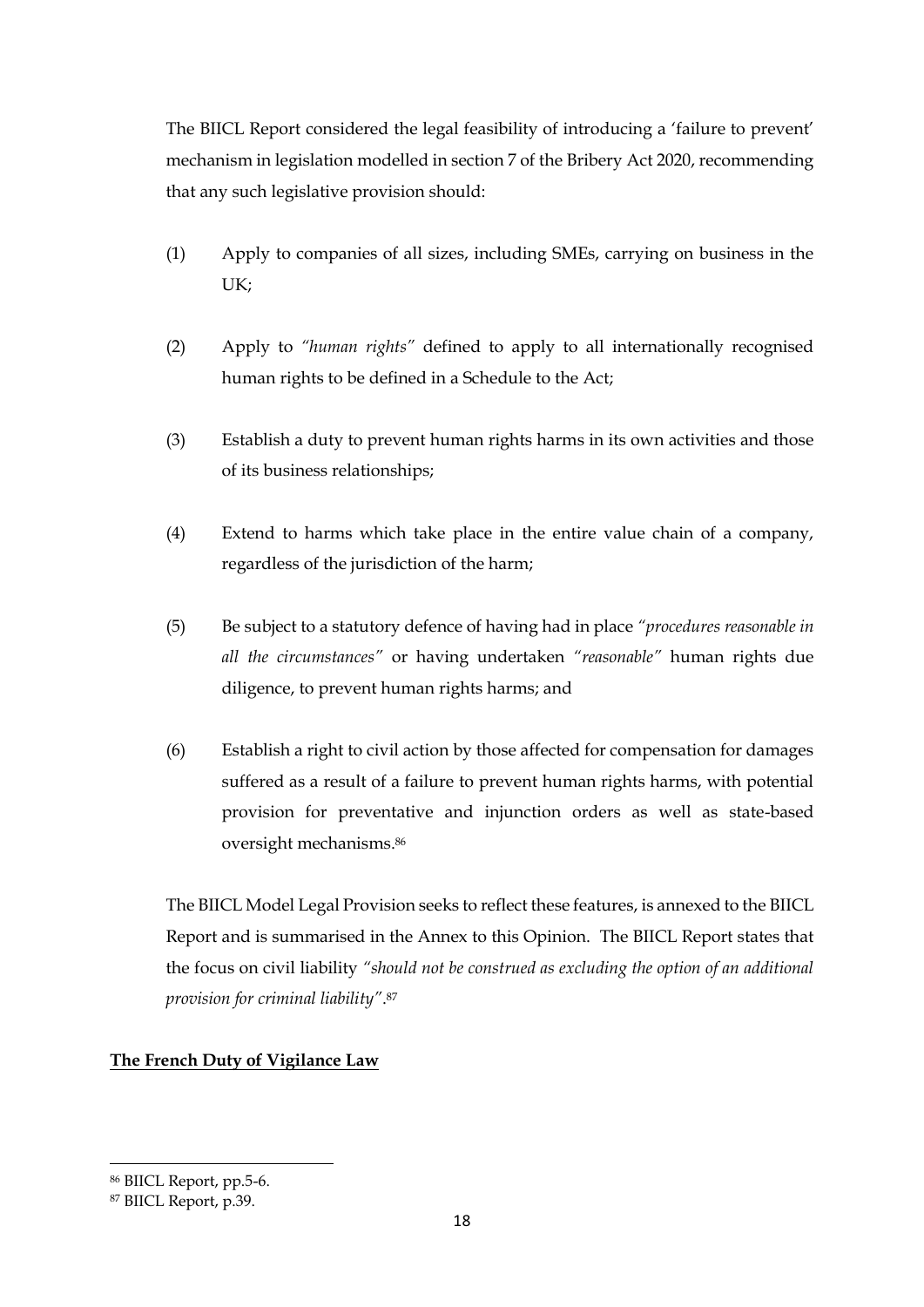- 40. The BIICL Report also considered legislative provision and proposals in relation to mandatory human rights due diligence regulation across Europe, referring to the French Duty of Vigilance Law introduced in 2017 alongside various commitments and proposals in Finland, Germany, Norway and Switzerland.88 The French Law is the only legislative example in force to date which imposes a general mandatory due diligence requirement for human rights impacts.<sup>89</sup> There have since been developments in other countries, including the recent adoption of an Act on Corporate Duty Diligence in Supply Chains in Germany and a Transparency Act in Norway, but neither of these are yet in force.<sup>90</sup> Also of significance is the adoption by the European Parliament of a resolution for a legislative proposal on mandatory supply chain due diligence in March 2021, and the European Commission's proposal for a directive on Sustainable Corporate Governance
- 41. The French Duty of Vigilance Law imposes a duty on companies that employ at least 5,000 employees within the company and its direct and indirect subsidiaries with a head office on French territory or 10,000 employees in its services and in its direct and indirect subsidiaries on French territory or abroad to establish and implement an effective vigilance plan (Art. 1). The plan is to include reasonable vigilance measures to allow for risk identification and for the prevention of severe violations of human rights and fundamental freedoms, serious bodily injury or environmental damage or health risks resulting directly or indirectly from the operations of the company and of the companies it controls, as well as from the operations of subcontractors or suppliers with whom it maintains an established commercial relationship, when such operations derive from this relationship. The Law stipulates who is to be involved in drafting the plan and the measures it must include. Where a company does not meet its obligations within a specified time period, a person with legitimate interest can apply to court to urge the company to comply, under financial compulsion if appropriate; the company will also be liable and obligated to compensate for any harm that the due diligence would have permitted it to avoid (Art. 2).

<sup>88</sup> BIICL Report, pp.8-9.

<sup>89</sup> English translation available here: https://www.business-humanrights.org/en/latest-news/frenchduty-of-vigilance-law-english-translation/ (last accessed 22.07.21).

<sup>90</sup> See eg. the comparative table produced by the European Coalition for Corporate Justice dated 14 June 2021 and available here: [Corporate-due-diligence-laws-and-legislative-proposals-in-Europe-June-](https://corporatejustice.org/wp-content/uploads/2021/07/Corporate-due-diligence-laws-and-legislative-proposals-in-Europe-June-2021.pdf)[2021.pdf \(corporatejustice.org\)](https://corporatejustice.org/wp-content/uploads/2021/07/Corporate-due-diligence-laws-and-legislative-proposals-in-Europe-June-2021.pdf) (last accessed 22.07.21).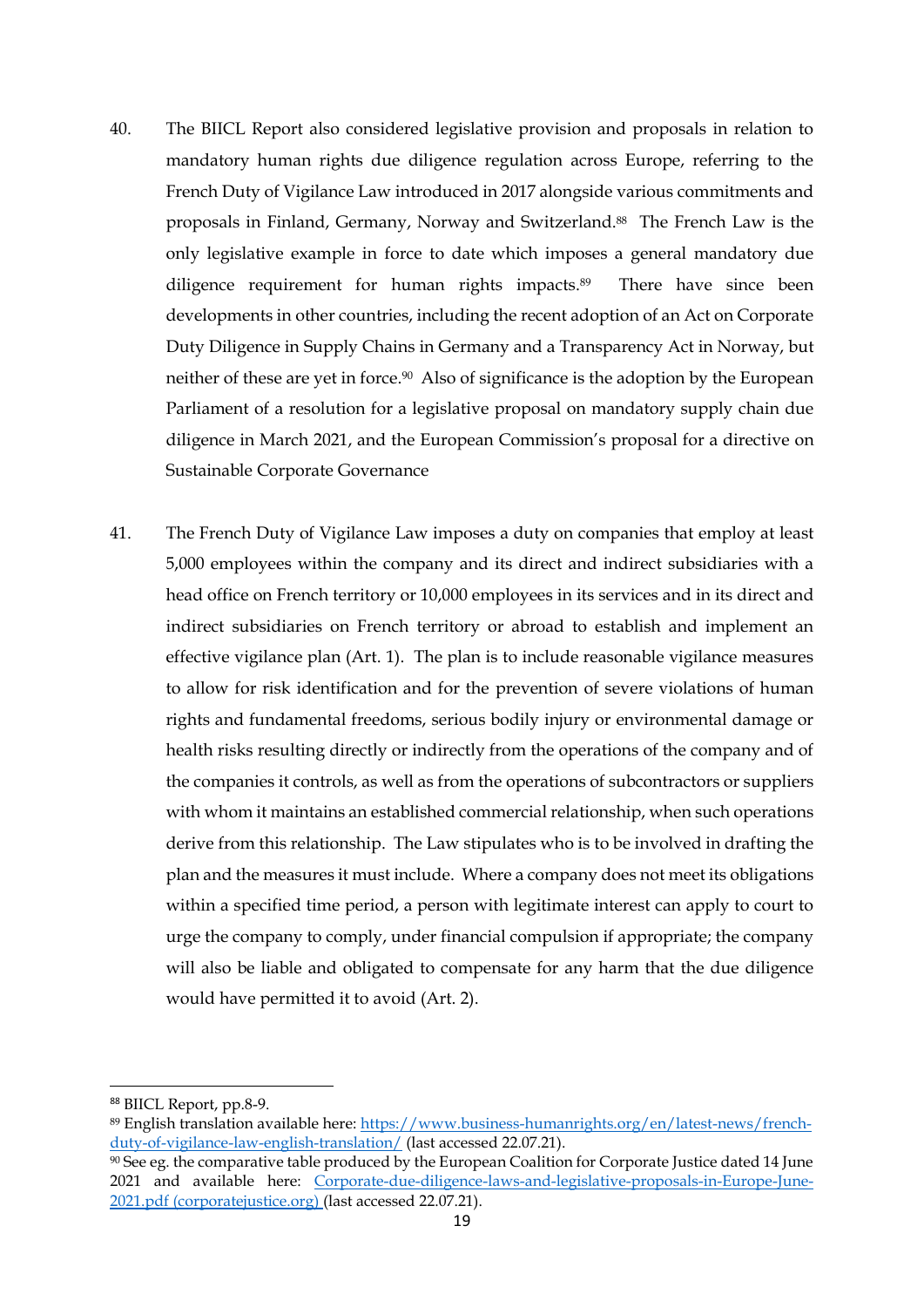42. As the BIICL Report points out, the French Duty of Vigilance Law applies to a subset of the larger companies caught by the Guiding Principles, while proposals in Switzerland and Germany at the time were limited to companies operating in highrisk sectors; <sup>91</sup> however, the German law since passed is not so limited and nor is the Norwegian law though both also only apply to larger companies. The French Law also limits liability to the impacts of those actors with which a company has an established relationship, while the Swiss proposal (which failed) limited it to harms attributable to the activities of Swiss parent companies and their foreign subsidiaries<sup>92</sup> and the Norwegian law limits it to companies domiciled or delivering products or services in Norway; the German draft law, like the Guiding Principles, was not so limited and nor is the Act that has since been passed. Finally, while the French Law only provides for civil liability, this is because the criminal sanction contained within the original bill was struck out by the Constitutional Court for lack of clarity.93 This reflects the importance of assessing legislative provision in relation to mandatory human rights due diligence regulation against the precise terms of the Guiding Principles for the purposes of answering a question about liability under a UK failure to prevent law which instrumentalises the Guiding Principles.

### **CJC's Proposals on a Mandatory Human Rights Due Diligence 'Failure to Prevent' Law**

- <span id="page-19-0"></span>43. CJC, and BHRRC as part of a coalition of UK civil society organisations who are working to strengthen corporate accountability for human rights abuses (as well as environmental damage), have considered the principal elements they would like to see included in any failure to prevent legislation. These elements are as follows:
	- (1) Commercial and other organisations have a duty to prevent adverse human rights and environmental impacts of their domestic and international operations, products and services, including in their supply and value chains.
	- (2) Commercial and other organisations must develop and implement reasonable and appropriate due diligence procedures to identify, prevent and mitigate adverse human rights and environmental impacts.

<sup>91</sup> BIICL Report, p.31.

<sup>92</sup> BIICL Report, p.43.

<sup>93</sup> BIICL Report, p.38.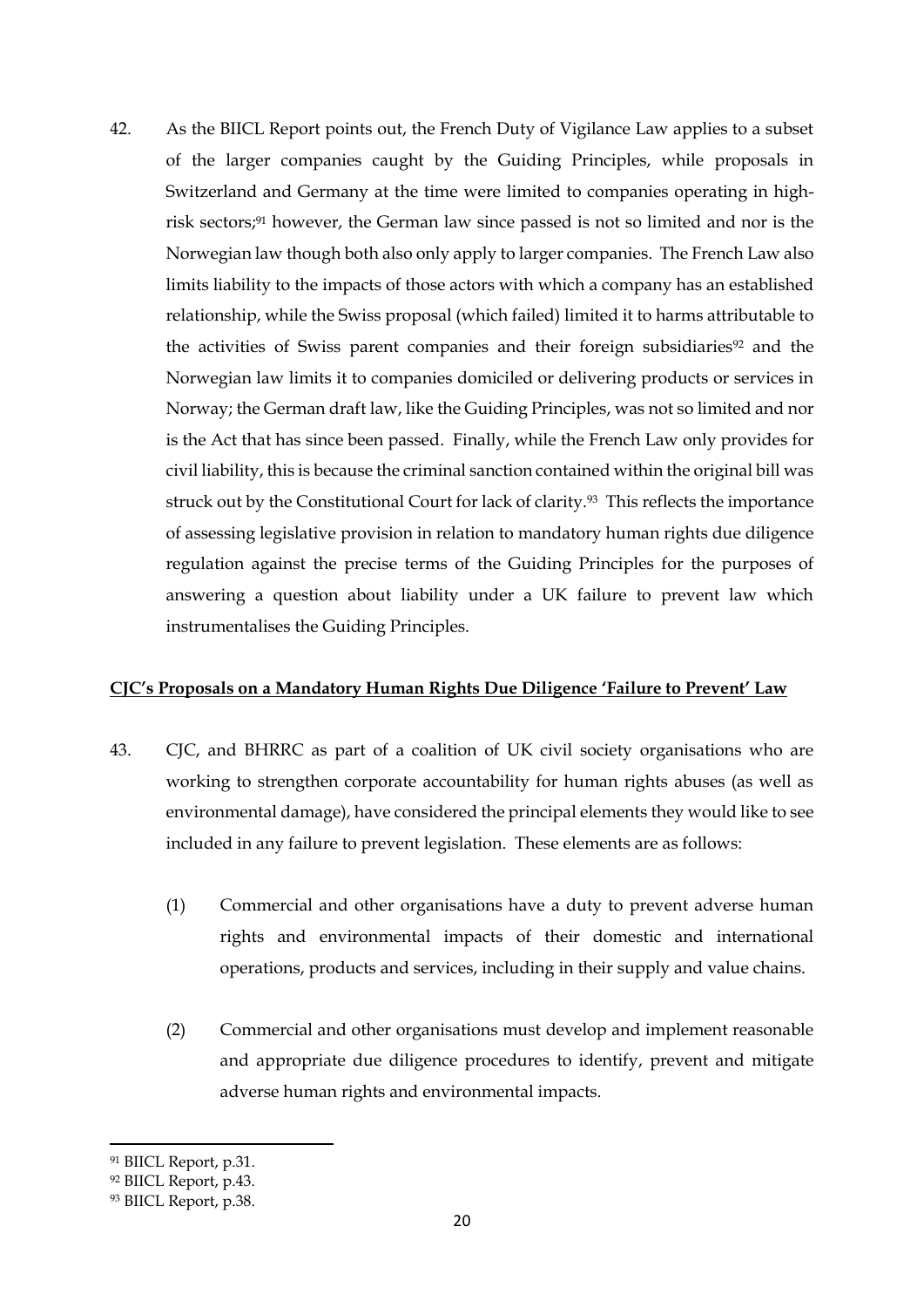- (3) Commercial and other organisations must publish a forward-looking plan describing the procedures to be adopted in the forthcoming financial year, and an assessment of the effectiveness of actions taken in the previous financial year.
- (4) Commercial and other organisations, and their senior managers shall be subject to a civil penalty if they fail to develop, implement and publish a due diligence plan, or publish a misleading or inadequate plan.
- (5) Commercial and other organisations shall be liable for harm, loss and damage arising from their failure to prevent adverse human rights and environmental impacts of their domestic and international operations, products and services including in their supply and value chains.
- (6) It could be a defence from liability for damage or loss, unless otherwise specified, for commercial and other organisations to prove that they acted with due care to prevent human rights and environmental impacts.
- (7) Commercial and other organisations, and their senior managers shall be subject to a criminal penalty if they fail to prevent serious human rights or environmental impacts.
- (8) Commercial and other organisations to be included in this legislation include all businesses, no matter their size, nature or sector, as well as public sector bodies, including those using public procurement and providing financial and other support to businesses, such as export credit agencies, development agencies and development finance institutions.
- <span id="page-20-0"></span>44. It should be apparent from the above that the principal elements CJC and BHRRC would like to see included in any mandatory human rights due diligence/'failure to prevent' legislation reflect a combination of the principle elements of the BIICL Model Legal Provision (duty to prevent and civil liability subject to due diligence defence: §43(1), (5) and (6) above) and the French Duty of Vigilance Law (duty diligence duty and plan requirement subject to civil penalty for failure to comply: §43(2)-(4) above)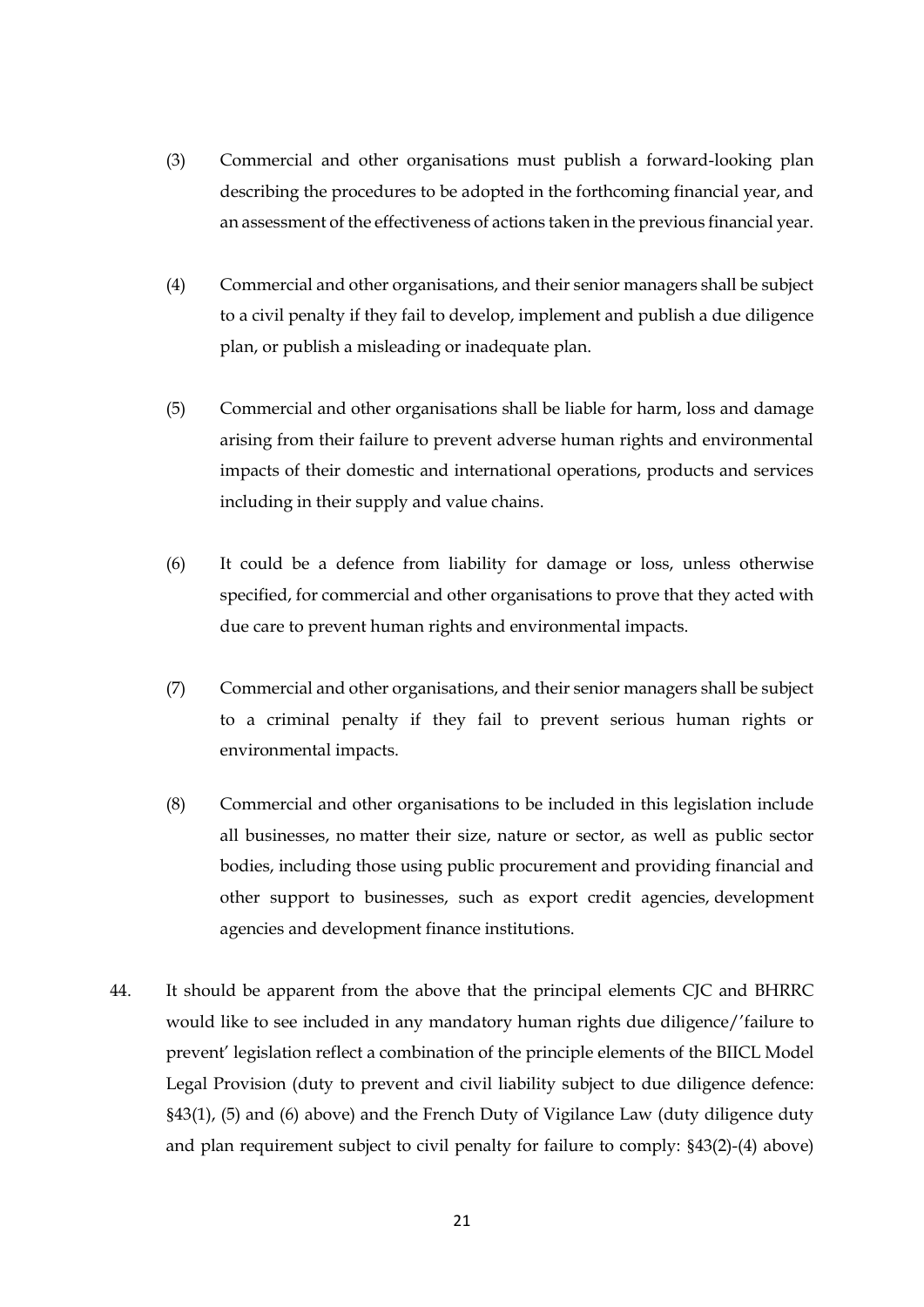with additional provision for criminal penalty for failing to prevent serious human rights (and environmental) harms (§43(7) above).

### **E. LIABILIY UNDER A FAILURE TO PREVENT LAW**

- 45. The answer to the question we have been asked, whether Boohoo could have been found liable [for breaches of the Guiding Principles] under mandatory human rights due diligence/UK 'failure to prevent' legislation that instrumentalises the Guiding Principles clearly depends on the form and content of any such legislation. In light of CJC and BHRRC's position on the principal elements it would like to see included in any 'failure to prevent' legislation and the analysis of this as set out at §[§43](#page-19-0)[-44](#page-20-0) above, we have approached this by reference to legislation that takes the form of the BIICL Model Legal Provision. This is because while including elements of the French Duty of Vigilance Law and additional provision for criminal penalty for failing to prevent serious human rights in such a Provision would be faithful to CJC and BHRRC's position, it is unlikely to have a material impact on this analysis.
- 46. Liability under such a Provision would require the allegations regarding poor working conditions and low rates of pay to be caught by the definition of human rights harms. It seems likely that the allegations found to be true regarding poor working conditions would engage the right to just and favourable conditions of work while the allegations regarding low pay would engage the right to just and favourable remuneration. See, for example, *General Comment No. 23 (2016)* and the recognition of the obligations upon non-state actors such as business enterprises (sections A-B and §§74-75). <sup>94</sup> Other allegations potentially engage the right to rest and leisure, including reasonable limitation of working hours and periodic holidays with pay and the right to form and join trade unions/collective bargaining.
- 47. Liability under such a Provision would also require Boohoo to have caused or contributed to those human rights harms through its own activities or for those harms to be directly linked to its operations, products or services by its business relationships. It seems likely the harms could be said to be directly linked to its operations, products

<sup>94</sup> Available here:

https://docstore.ohchr.org/SelfServices/FilesHandler.ashx?enc=4slQ6QSmlBEDzFEovLCuW1a0Szab 0oXTdImnsJZZVQfoUYY19kME5pOqRbao%2BukB1Kzn1MMnQL24FFvtIIdk%2F%2FR%2FF0GthE% 2BTiGSATb%2BUa3WMs0%2F%2BfVfQFg02%2BY%2FTVuqU (last accessed 22.07.21).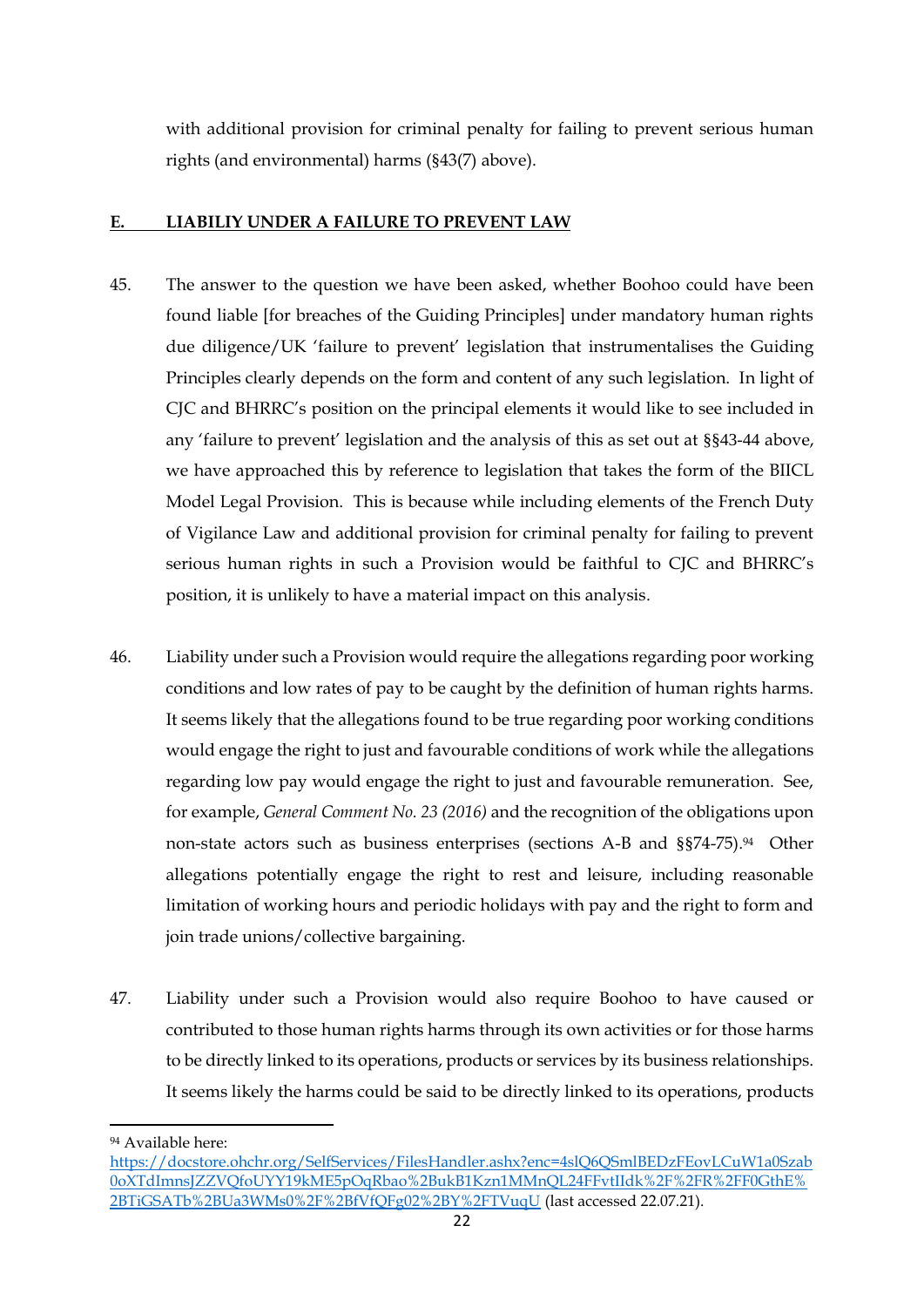or services by its business relationships in the sense that they are found in factories to which Boohoo either contracted directly or to which Boohoo's suppliers subcontracted its orders or parts of them. It is also arguable that Boohoo could be said to have caused or contributed to those harms through its activities – defined to include both its actions and omissions – in the form of its weak corporate governance and the inadequate monitoring of its supply chain at the relevant time, if not also the approach of its buyers to the placing of orders and its acquiescence in the use of sub-contracting.

- 48. Under such a provision, it would be a defence for Boohoo to prove that at the relevant time, it had in place procedures reasonable in all the circumstances to prevent such harms from occurring. On the assumption that the procedures Boohoo had in place historically would not have been any different had 'failure to prevent' legislation been in force, it seems strongly arguable that Boohoo did not have in place procedures which were reasonable in all the circumstances to prevent such harms from occurring. As to the policies and processes envisaged by P15 and elaborated in P16-24:
	- (1) At the relevant time, Boohoo had published a statement dated August 2019 pursuant to section 54 of the Modern Slavery Act 2015 (**"the Modern Slavery Statement"**) which acknowledges *"its responsibility to ensure that all products are manufactured in safe and comfortable conditions and in an ethical manner"* and refers to the principles in its Code of Conduct which include that working conditions are safe and hygienic and living wages are paid.95 However, it appears that the content of the statement, which refers to *"a demanding set of procedures and policies in place to which all stock suppliers must adhere"*, third party and in-house audits, identifying improvements in corrective action plan report and working with suppliers to make the identified improvements, was not sufficiently reflected in Boohoo's practice. This is to some extent reflected in the current statement dated February 2021 which refers to the failings identified by the Review, the steps taken a year previously being insufficient and the intensive audit programme launched in May 2020.<sup>96</sup>

<sup>95</sup> Available here: [Boohoo\\_snapshot\\_2021-01-11\\_170205.7517440000.pdf \(business-humanrights.org\)](https://media.business-humanrights.org/media/documents/Boohoo_snapshot_2021-01-11_170205.7517440000.pdf) (last accessed 22.7.21).

<sup>96</sup> Available here: [modern-slavery-statement-2020.pdf \(boohooplc.com\)](https://www.boohooplc.com/sites/boohoo-corp/files/all-documents/modern-slavery-statement-2020.pdf) (last accessed 22.7.21).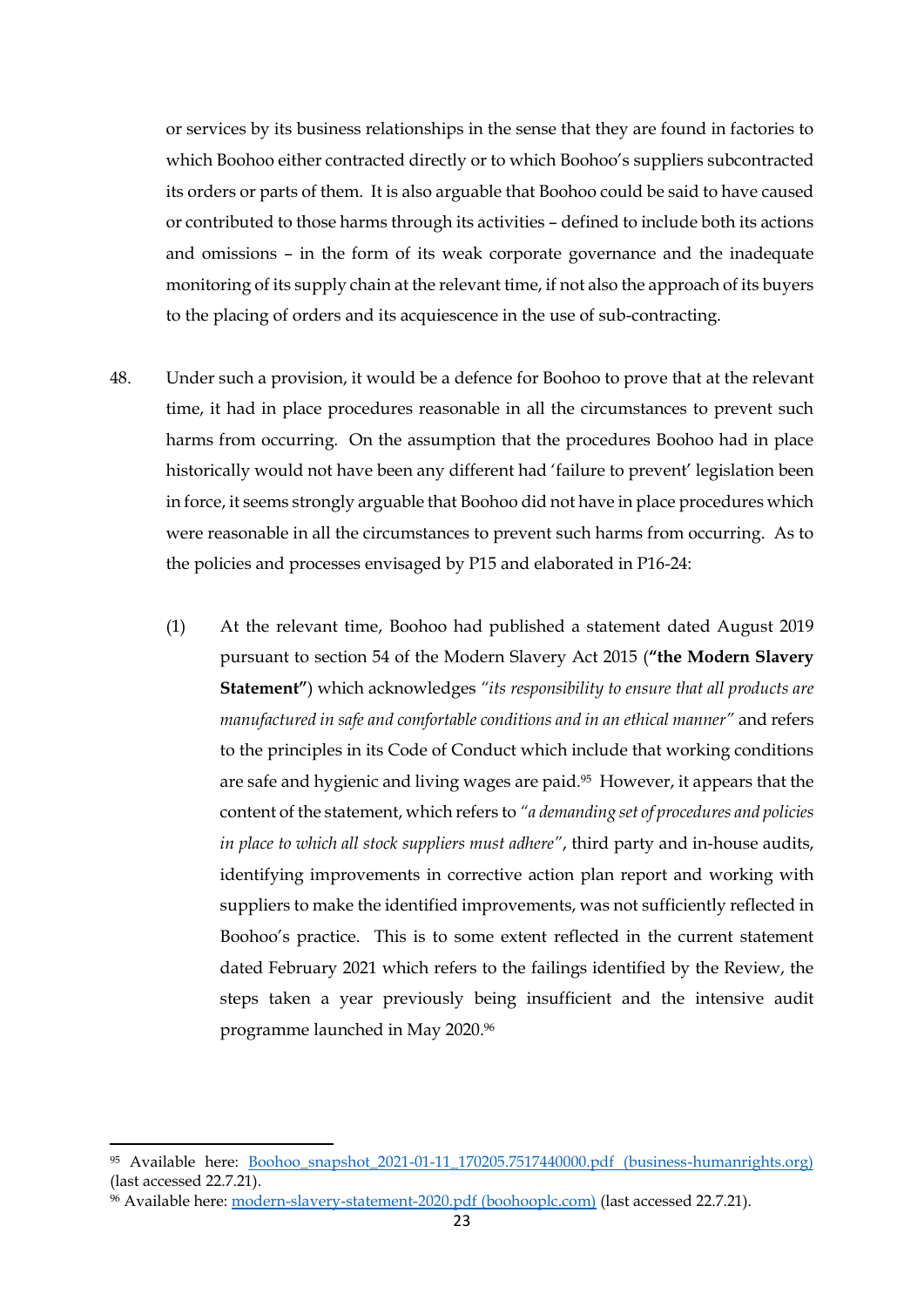- (2) Boohoo had a compliance process in place but as the Review recognises, there were a number of shortcomings in how that process had operated in practice in recent years. In particular, it is difficult to see how such a process could have confidently captured any and all adverse human rights impacts when it was not predicated on clear visibility and understanding of Boohoo's Leicester supply chain. It seems that in collating the principles which underlie its Code of Conduct, Boohoo had given thought to the potential adverse human rights impacts its activities may be involved in but didn't appear to follow this up with clear policies or practices which implemented these principles. It appears that Boohoo's compliance team was under-resourced and its Board had insufficient involvement in/oversight of its work. Further, it appears that before now, Boohoo had failed to take sufficiently prompt appropriate action in relation to issues which the Review found it knew of from at least December 2019, if not earlier.
- (3) It is unclear what remediation, if any, Boohoo intends to provide for those harmed by its activities or relationships or how it will cooperate in or assist with any such remediation being sought from other actors. We note the references in the Review to the responsibilities of other actors such as the police, fire brigade, local government, MPs, the Health and Safety Executive, Her Majesty's Revenue and Customs and the Gang-Masters Licensing Authority.<sup>97</sup>
- 49. The recommendations made by the Review give an indication of the sorts of steps that might be said to indicate what Boohoo has since considered appropriate to resolve the issues identified, e.g.: 98
	- (1) Reducing its approved suppliers to reduce and ultimately eliminate subcontracting, publishing its list of Tier 1 suppliers and Tier 2 sub-contractors, introducing a list of requirements with sanctions for non-compliance and restricting buying to suppliers on the list with sanctions for non-compliance.
	- (2) Setting up a specific Supply Chain Compliance Committee to include the Director of Sustainability, Heads of compliance, buying and merchandising and

<sup>97</sup> Review, pp.110; 132; 138-139; 184-185; 220

<sup>&</sup>lt;sup>98</sup> Review, pp.226-234.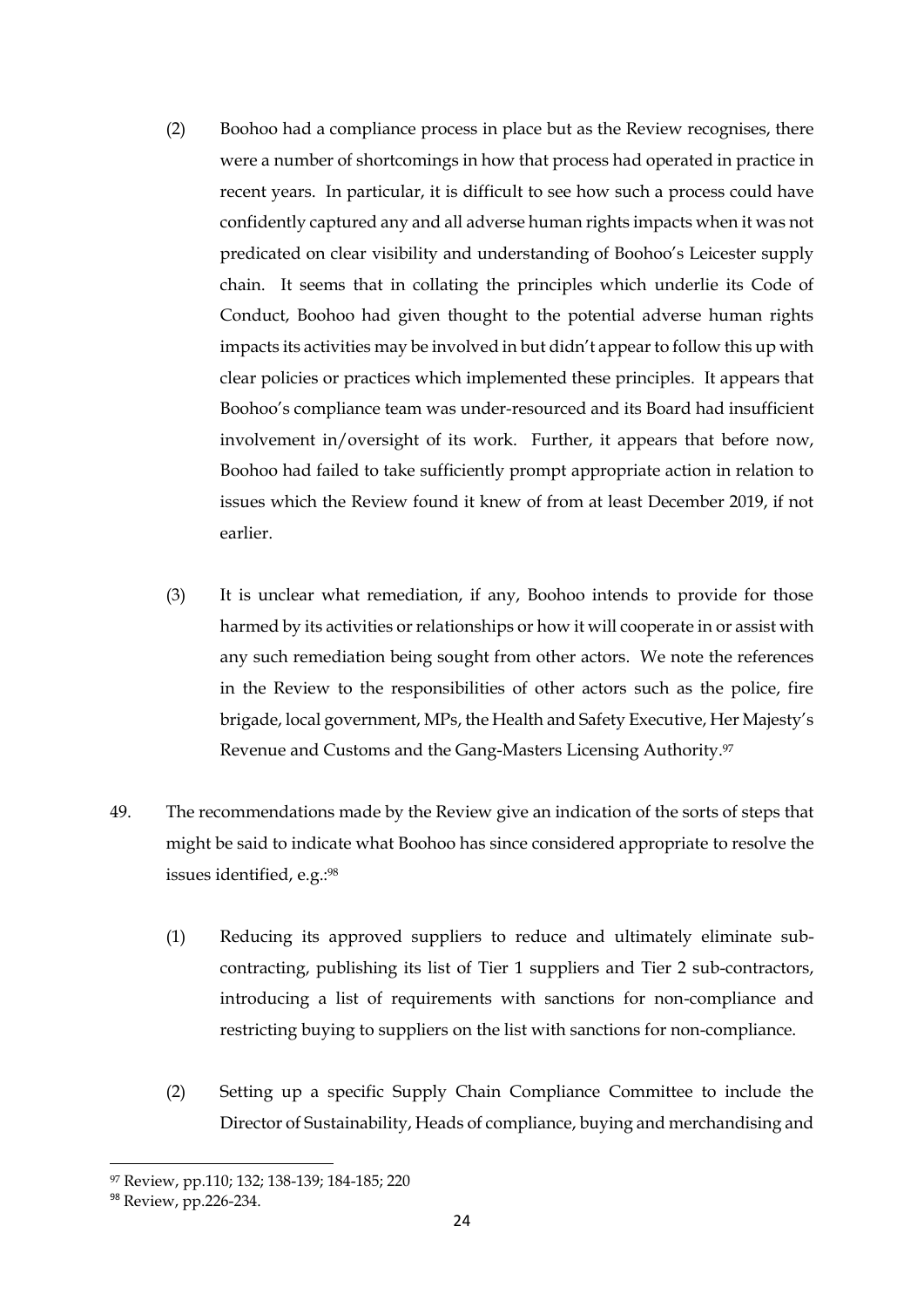the internal auditor, reporting to the Audit Committee and appearing as a standing item on every Board meeting Agenda.

- (3) Creating a robust supply chain roadmap, implementing an electronic supply chain audit programme to capture audit status and capacity, implementing a robust onboarding system for new suppliers and opening a dialogue with its suppliers to ensure a regular flow of orders, encouraging them to recruit skilled workers and placing a mixed bag of orders so that the prices charged for more complicated garments can be used to cross-subsidise the cost of more basic clothes.
- (4) Training buyers in the actual cost of fabricating garments to ensure they do not drive cost prices below what is reasonable and introducing a set of KPIs which capture ethical and sustainability issues as well as growth and profit.
- (5) Ensuring a programme of unannounced spot-checks, ongoing monitoring and due diligence including the creation and maintenance of a RAG-rated register by a Risk Committee chaired by a Board Member and reporting to the Audit Committee while appearing as a standing item on every Board meeting Agenda.

Such recommendations are a good *ex-post* indicator of the sorts of steps that might have been considered to satisfy a requirement of procedures reasonable in all the circumstances to prevent such harms from occurring.

- 50. Since the Review, Boohoo has launched *An Agenda for Change in UK Garment Manufacturing* to implement its recommendations, overseen by retired Court of Appeal judge Sir Brian Leveson and assisted by KPMG. Sir Brian has produced three reports dated January 2021, March 2021 and June 2021. These and statements from Boohoo reflect a number of developments, including:
	- (1) A deep dive audit review of suppliers and sub-contractors leading to the removal of 64 suppliers from Boohoo's supplier list, <sup>99</sup> the publication of

<sup>99</sup> Leveson Report (Jan 2021), §7 available here: the-rt-hon-sir-brian-leveson-jan-2021.pdf (boohooplc.com) (last accessed 22.07.21).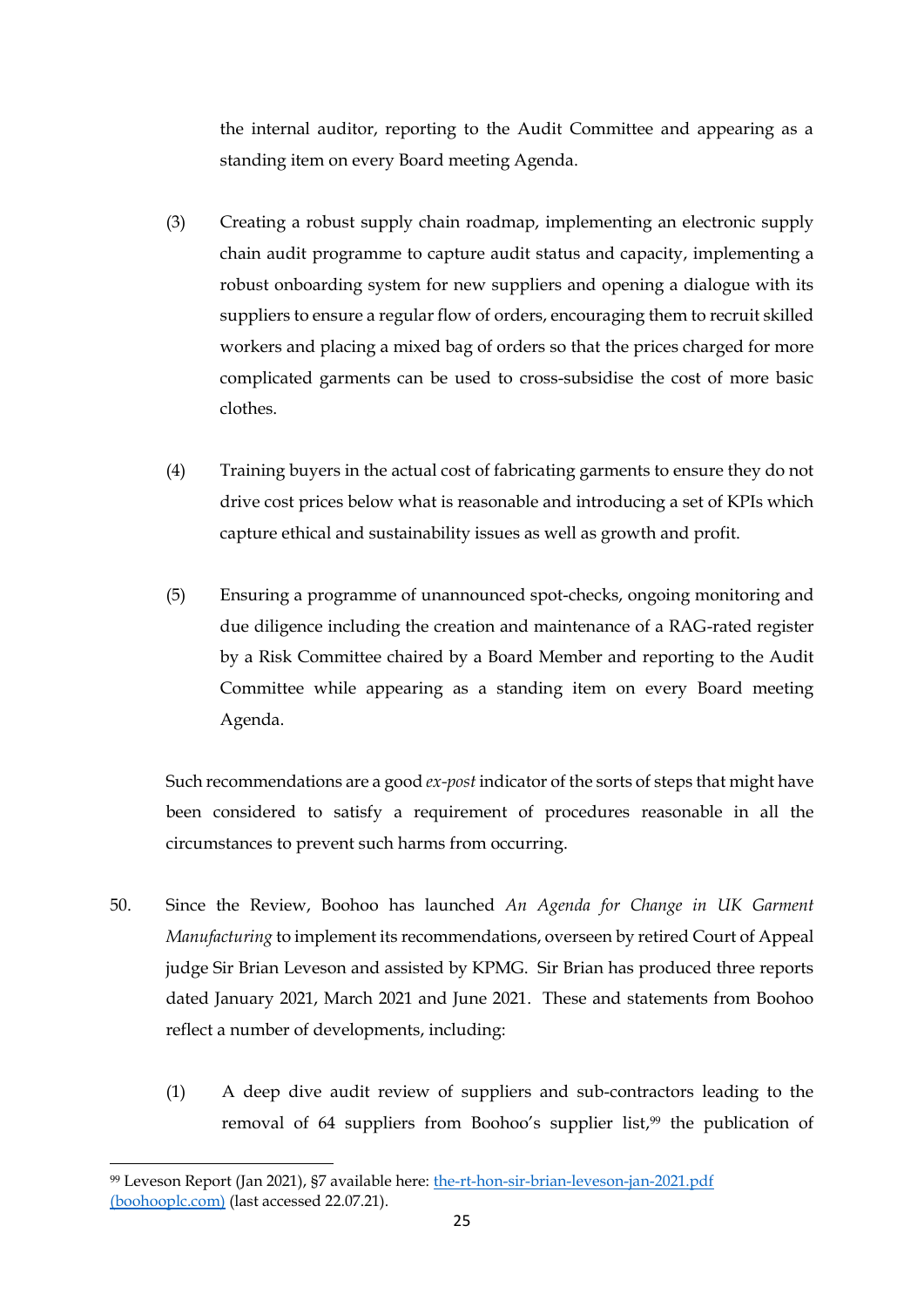Boohoo's list of UK manufacturing suppliers<sup>100</sup> and a decision to prohibit suppliers from subcontracting out cut-make-and-trim work, which workers must now be engaged by suppliers on proper contracts of employment.<sup>101</sup>

- (2) The creation of a Risk Committee at Board level into which reports a new Supply Chain Compliance Committee and this topic is now a mandatory item on every Board Meeting agenda.<sup>102</sup>
- (3) The mapping of all Leicester factories onto internal systems which identify weekly production capacity, the creation of a new digital supplier hub for onboarding suppliers which integrates approval from compliance, finance and buying departments and only permits the raising of orders through a buying app<sup>103</sup> and the implementation of a labour standards improvement programme to support suppliers with training, guidance and resources to improve those standards.<sup>104</sup>
- (4) The creation of Key Performance Indicators for targets in the areas of engagement, technology, process and ongoing management and a set of Responsible Purchasing Practices for buyers supported by training and development modules to improve understanding of garment production, pricing and margins together with the impact of buying decisions and environmental, social and governance issues.<sup>105</sup>
- (5) The purchase of Boohoo's own premises that are intended to become an endto-end garment production facility providing a benchmark for suppliers.<sup>106</sup>

<sup>100</sup> Leveson Report (March 2021), §4 available here: report-to-board march-2021-combined.pdf (boohooplc.com) (last accessed 22.07.21).

<sup>101</sup> Leveson Report (March 2021), §14.

<sup>102</sup> Boohoo Statement (25 September 2020) available here: Publication of and response to Independent Review (boohooplc.com) (last accessed 22.07.21).

<sup>103</sup> Leveson Report (March 2021), §§52-54.

<sup>104</sup> Leveson Report (June 2021), §27 available here: sir-brian-leveson-report-to-board-2021-6-15.pdf (boohooplc.com) (last accessed 22.07.21).

<sup>105</sup> Leveson Report (June 2021), §§40-43.

<sup>106</sup> Leveson Report (March 2021), §60.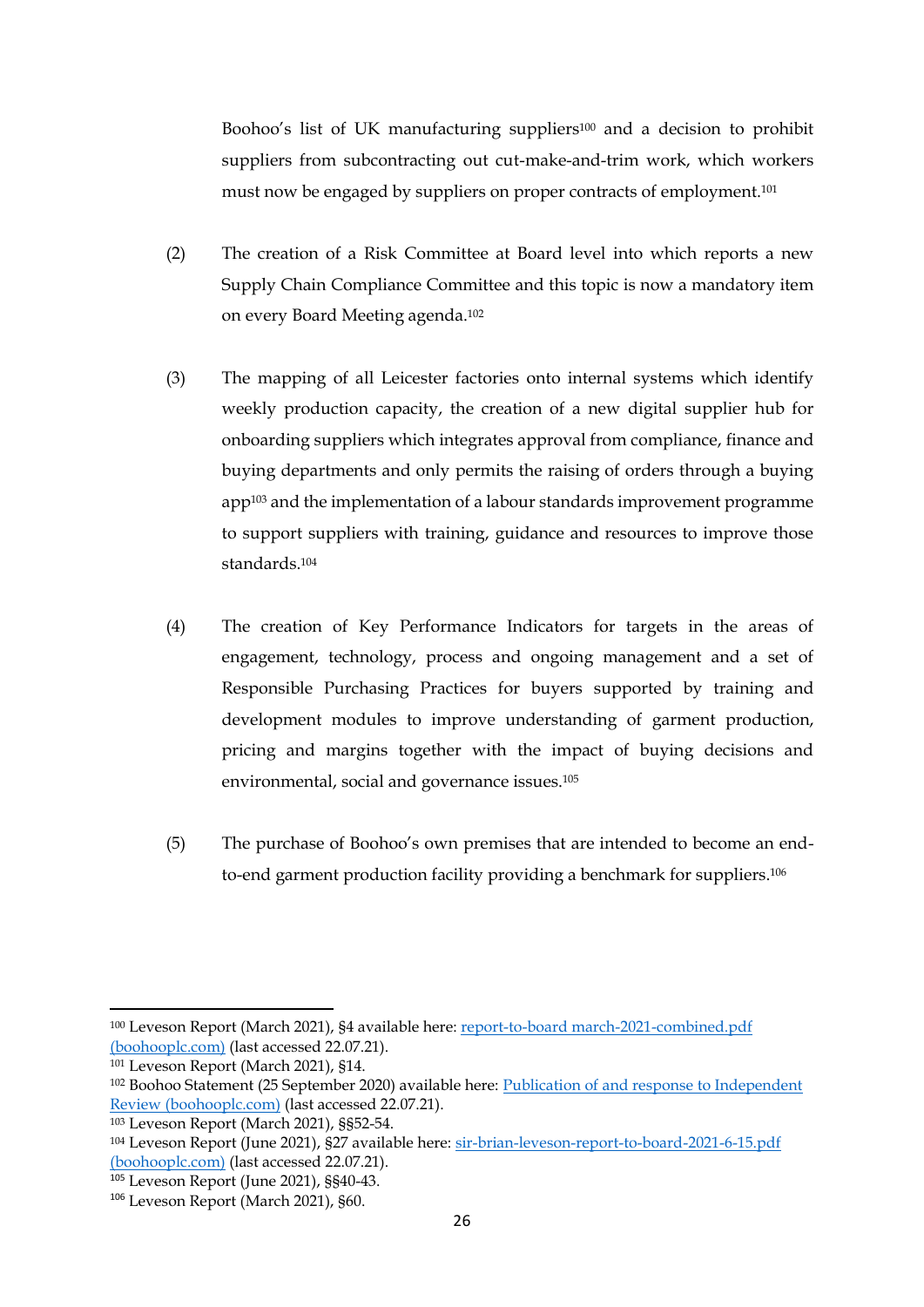While these developments are to be welcomed, they are also an indicator of what has been lacking to date and therefore some of the content of the concept of procedures reasonable in all the circumstances to prevent such harms from occurring.

### **G. CONCLUSION**

:

51. For the reasons set out above, we conclude that based on the evidence considered and conclusions reached in the Review, Boohoo could have been found liable for breaches of the Guiding Principles under mandatory human rights due diligence/UK 'failure to prevent' legislation in the form of the BIICL Model Legal Provision, had such legislation been in place during the relevant period of time. As the Review concluded

> *"Legislation is not merely a system for regulating society but also the mechanism by which society's values and priorities are communicated. If the law is not enforced, this sends a clear message that the violations are not important and the people affected do not matter."*<sup>107</sup>

Of course, it is difficult to speculate as to whether Boohoo might have behaved differently had such legislation been in place. However, Boohoo's story is a compelling example of a situation in which such legislation might have made a difference, either by encouraging appropriate action to be taken earlier or by providing a means of redress for those affected by the allegations found to be substantially true.

> **TIMOTHY OTTY QC NAINA PATEL Blackstone Chambers 23 July 2021**

<sup>107</sup> Review, p.220.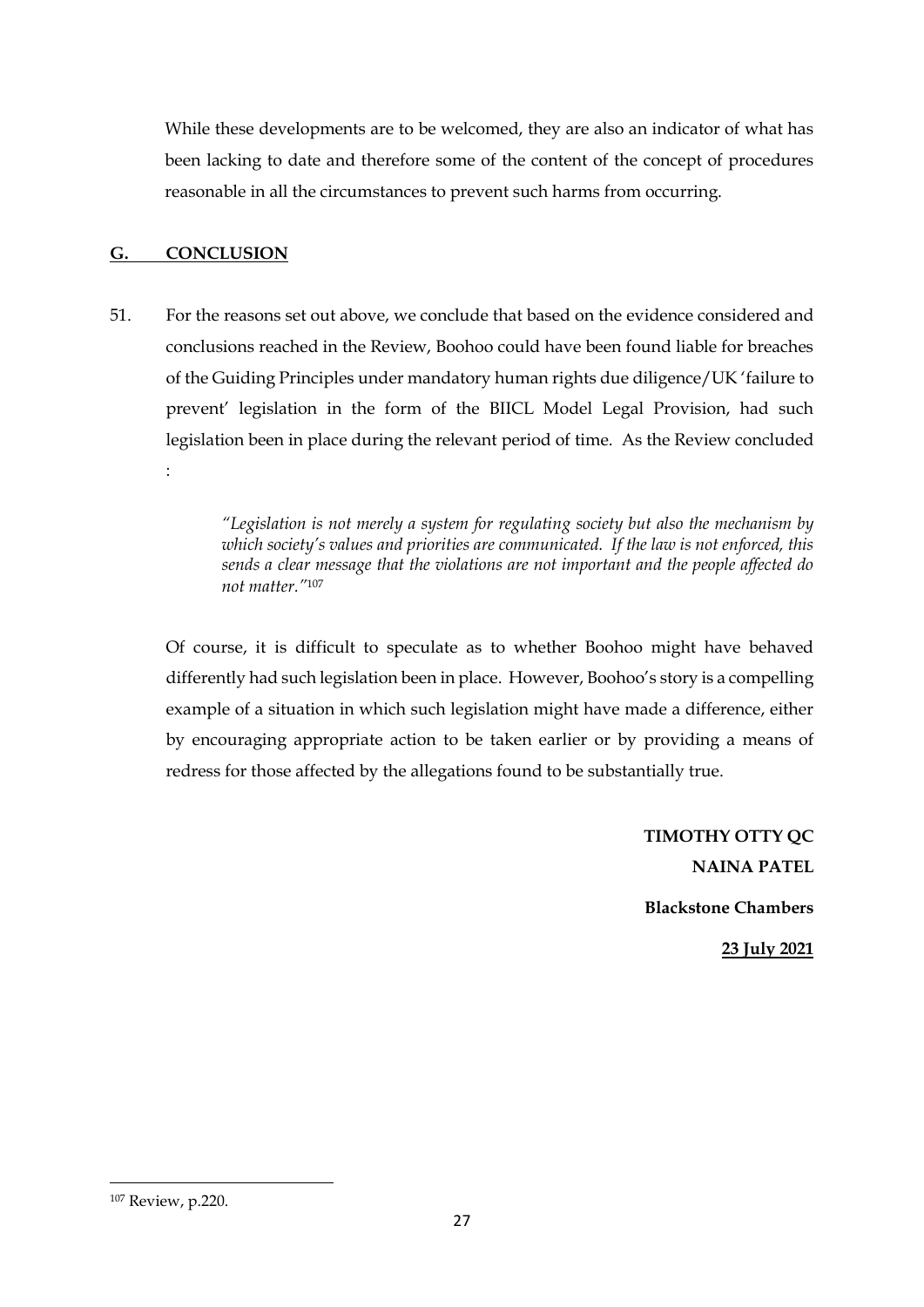### **ANNEX: BIICL MODEL LEGAL PROVISION**

*Section X: Failure of commercial organisations to prevent human rights harms*

- *(1) A relevant commercial organisation ("C") is liable for damages under this section if C fails to prevent human rights harms:*
	- *(a) Which it causes or contributes to through its own activities, or*
	- *(b) Which are directly linked to its operations, products or services by its business relationships, even if it has not contributed to those harms.*
- *(2) But it is a defence for C to prove that C had in place procedures reasonable in all the circumstances to prevent such harms from occurring.*
- *(3) For the purposes of this section, human rights harms are defined as set out in [Schedule A].*
- *(4) See section [Y] on a duty of the Secretary of State to publish guidance.*
- *(5) In this section –*

*"partnership" means –*

- *(a) a partnership within the Partnership Act 1890, or*
- *(b) a limited partnership registered under the Limited Partnerships Act 1907,*

*or a firm or entity of a similar character formed under the law of a country or territory outside the United Kingdom,* 

*"relevant commercial organisation" means –*

- *(a) a body which is incorporated under the law of any part of the United Kingdom and which carries on a business (whether there or elsewhere),*
- *(b) any other body corporate (wherever incorporated) which carries on a business, or a part of a business, in any part of the United Kingdom,*
- *(c) a partnership which is formed under the law of any part of the United Kingdom and which carries on a business (whether there or elsewhere), or*
- *(d) any other partnership (wherever formed) which carries on a business or part of a business, in any part of the United Kingdom.*

*and, for the purposes of this section, a trade or profession is a business.*

*"foreign subsidiary" means –*

- *(a) a commercial enterprise which is not incorporated in the UK, and*
- *(b) which does not carry on a business or part of a business in the UK, but*
- *(c) is wholly or partially owned by a relevant commercial enterprise as defined above (the "UK parent company").*

#### *Section Y: Guidance about commercial organisations preventing human rights harms*

*(1) The Secretary of State must publish guidance about procedures that relevant commercial organisations can put in place to prevent human rights harms in their own activities or those*